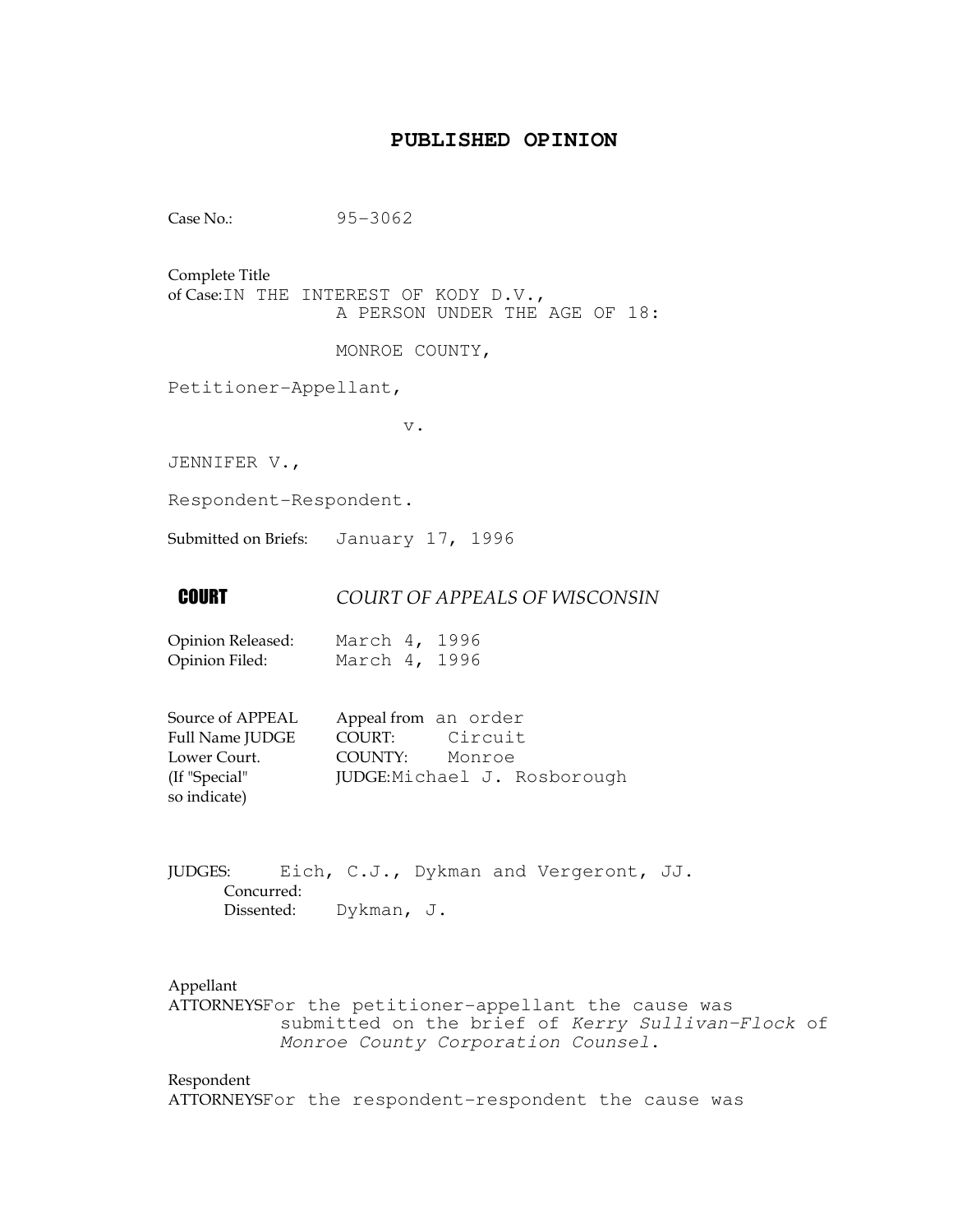submitted on the brief of Penny J. Precour of Mubarak & Radcliffe, S.C. of Tomah.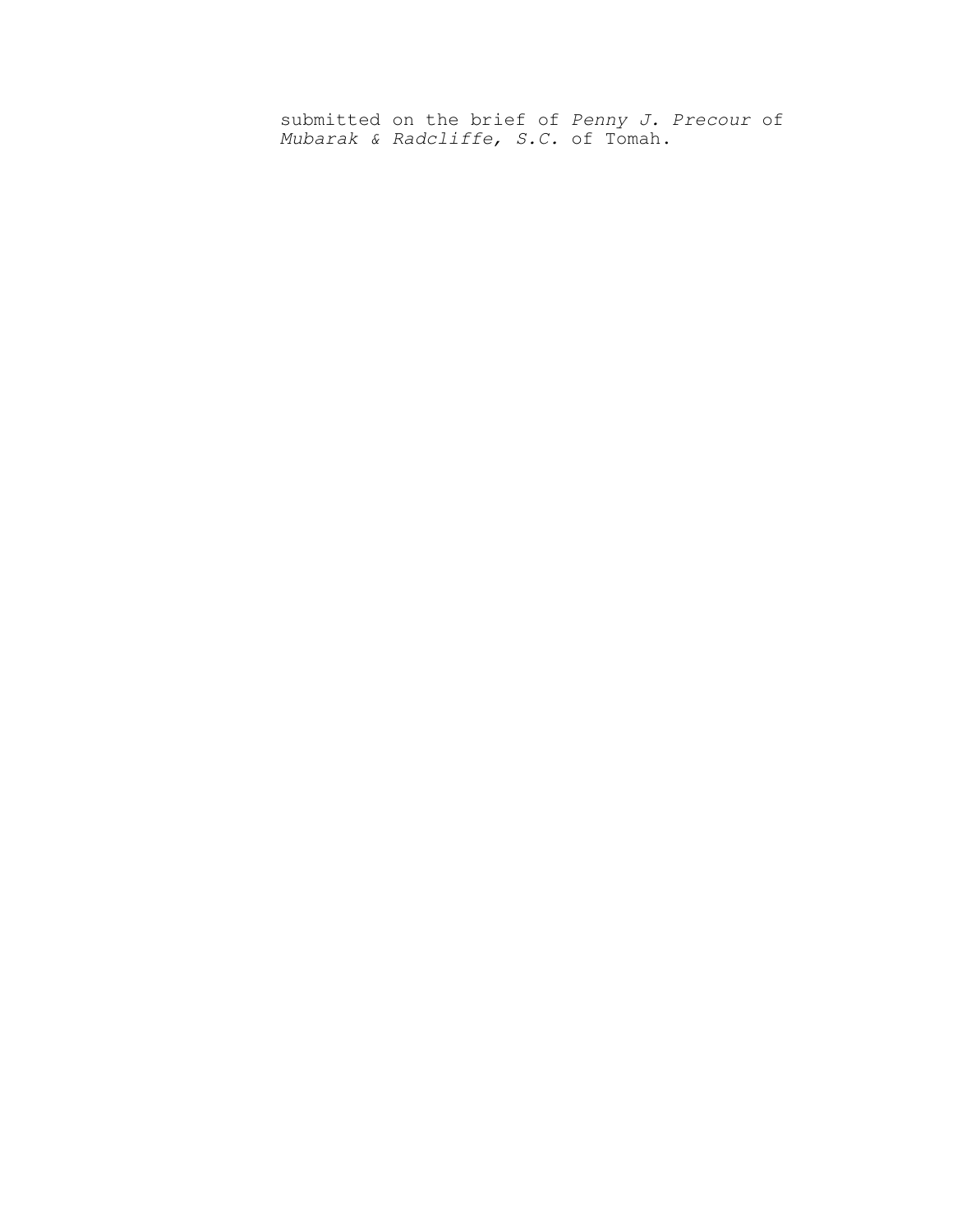## COURT OF APPEALS DECISION DATED AND RELEASED

March 4, 1996

A party may file with the Supreme Court a petition to review an adverse decision by the Court of Appeals. See § 808.10 and RULE 809.62, STATS.

# **NOTICE**

This opinion is subject to further editing. If published, the official version will appear in the bound volume of the Official Reports.

No. 95-3062

## STATE OF WISCONSIN IN COURT OF APPEALS

## IN THE INTEREST OF KODY D.V., A PERSON UNDER THE AGE OF 18:

MONROE COUNTY,

Petitioner-Appellant,

v.

JENNIFER V.,

i

Respondent-Respondent.

 APPEAL from an order of the circuit court for Monroe County: MICHAEL J. ROSBOROUGH, Judge. Affirmed.

Before Eich, C.J., Dykman and Vergeront, JJ.

 VERGERONT, J.1 Monroe County appeals from an order dismissing without prejudice its petition for termination of Jennifer V.'s parental

<sup>&</sup>lt;sup>1</sup> This appeal was originally assigned as a one-judge appeal under § 752.31(2)(e), STATS.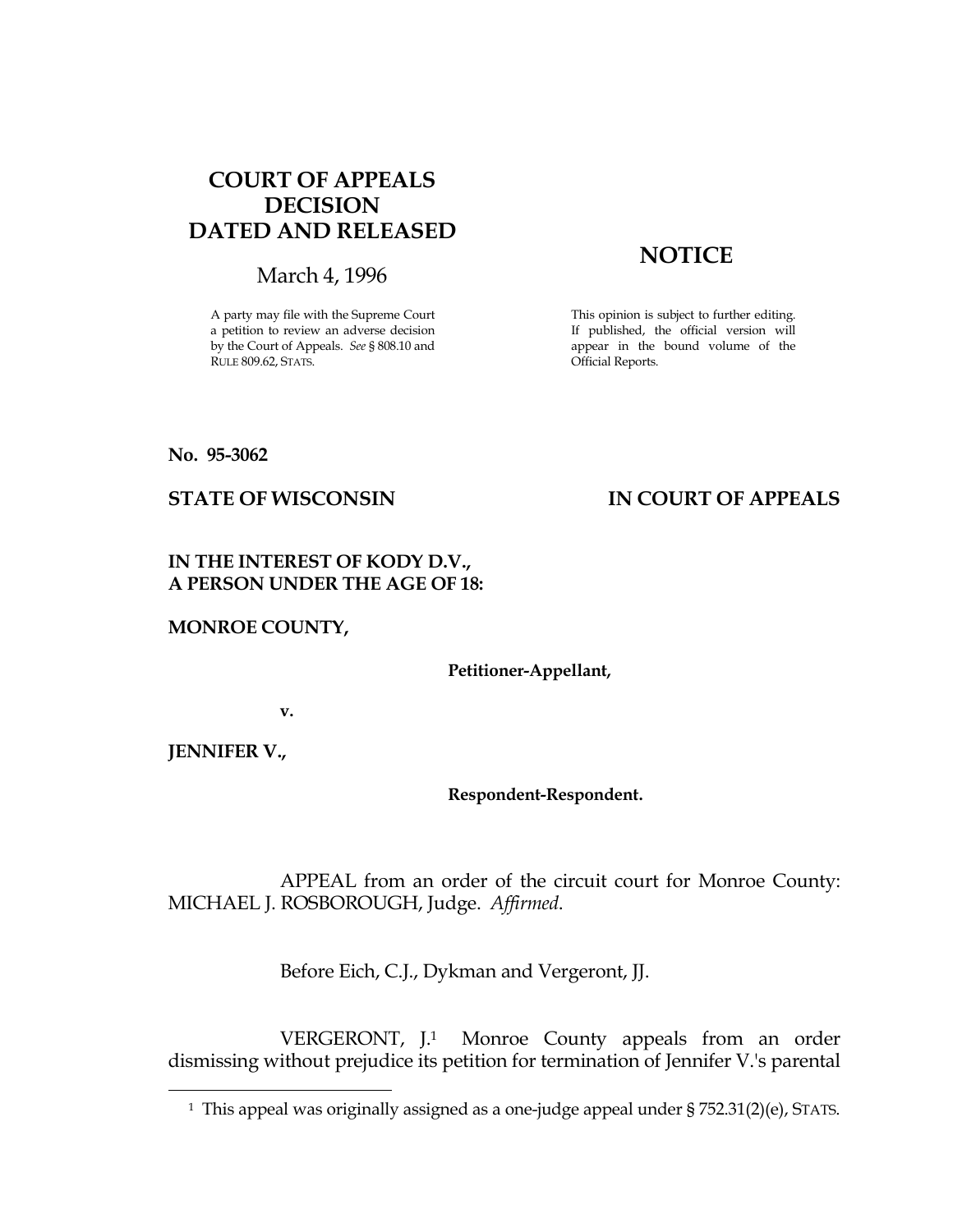rights to her minor child, Kody. The petition asserted § 48.415(5)(a), STATS., as a ground for termination--that the parent has caused death or injury to a child resulting in a felony conviction. The issue presented on appeal is whether such a conviction may be the ground for termination of parental rights when an appeal of the conviction is still pending. We conclude that the term "conviction," as used in § 48.415(5)(a), means a conviction after the right of appeal has been exhausted. We therefore affirm the dismissal.

 The petition for termination of parental rights alleged the following. Jennifer was found guilty by a jury on November 12, 1994, of recklessly causing great bodily harm to Kody, in violation of § 948.03(3)(a), STATS., a felony. The crime was committed on or about January 6, 1994. Jennifer was sentenced on March 8, 1995, to five years in the Wisconsin State Prison System. A certified copy of the amended judgment of conviction was filed with the petition.

Monroe County moved for summary judgment<sup>2</sup> on the ground that there was no factual dispute that Jennifer was convicted as alleged in the petition and that therefore, as a matter of law, a ground for termination of parental rights under  $\S$  48.415(5)(a), STATS., existed.<sup>3</sup> At the hearing on the motion, Jennifer's counsel informed the court that the process for appealing the conviction had been initiated and the present status was that the court of appeals had extended the time to complete and file the transcript in the criminal

#### (..continued)

 It was reassigned to a three-judge panel by order of the chief judge dated January 25, 1996. See RULE 809.41(3), STATS. This appeal has been expedited, see RULE  $809.107(6)(e)$ , STATS., and we extended the court's deadline to enable the panel to fully consider the matter. See RULE 809.82(2)(a), STATS.

<sup>2</sup> In In re Philip W., 189 Wis.2d 432, 525 N.W.2d 384 (Ct. App. 1994), we held that summary judgment is inappropriate in involuntary termination of parental rights cases because the parent is entitled to a fact-finding hearing before parental rights are terminated. Id. at 436-37, 525 N.W.2d at 385-86. Whether Monroe County's motion for summary judgment is permissible is an issue not before this court.

<sup>3</sup> In its motion, Monroe County did not seek a termination of parental rights, only a ruling that a ground for termination had been established. The motion implicitly recognized that, even though a ground for termination of parental rights is established, whether to terminate parental rights is within the discretion of the court. In re K.D.J., 163 Wis.2d 90, 104-05, 470 N.W.2d 914, 920-21 (1991).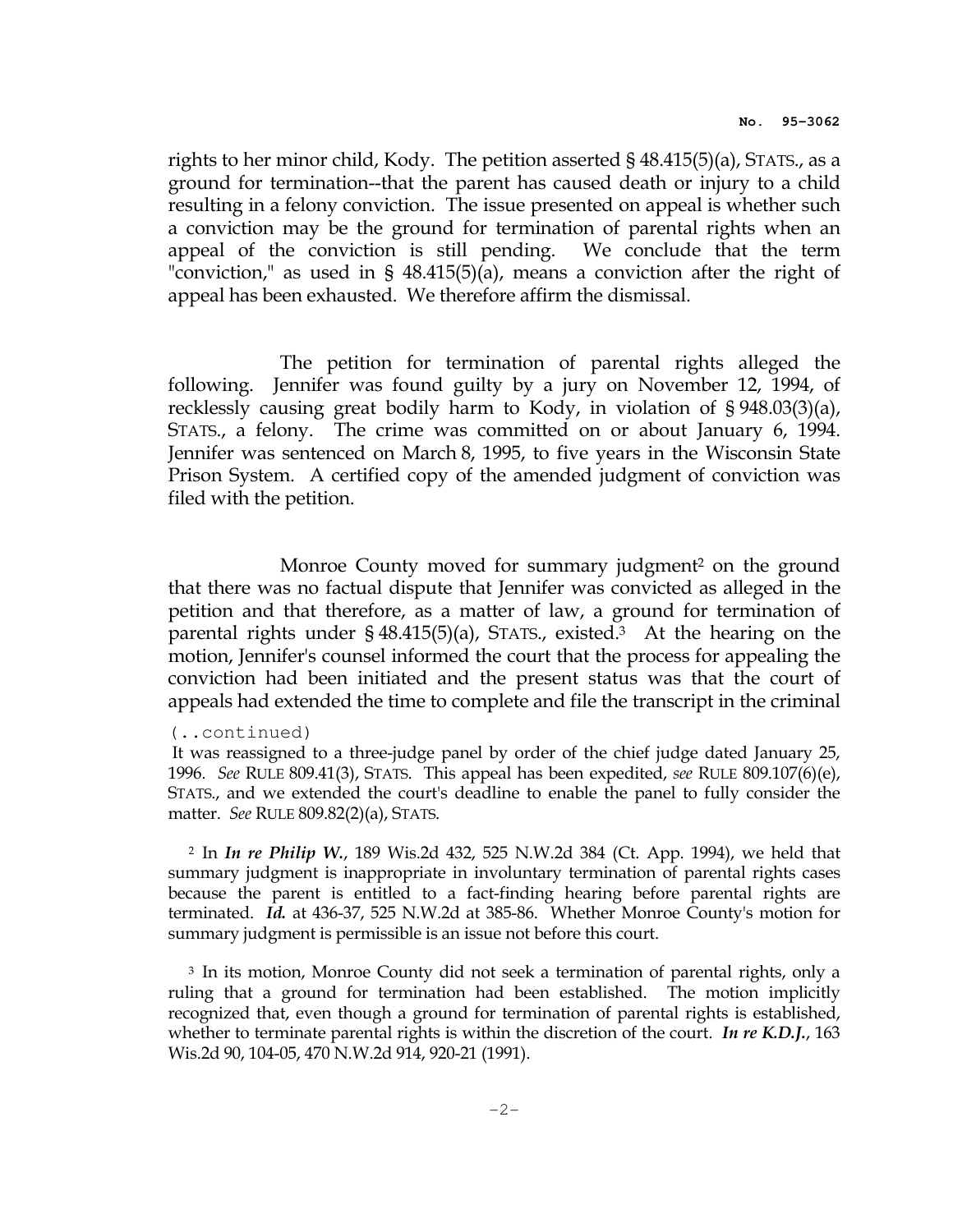proceeding. Her counsel argued that the motion for summary judgment was "premature" as long as an appeal was pending. The trial court concluded that a conviction was not a conviction within the meaning of § 48.415(5)(a) until all appellate remedies were exhausted. It denied the motion for summary judgment and dismissed the petition, without prejudice, so that the petition could be filed later if the conviction were affirmed.

 Monroe County argues on appeal that "conviction" in § 48.415(5)(a), STATS., means a conviction at the trial level and that it is irrelevant whether an appeal is pending or, by implication, what the decision of the appellate court is. Jennifer argues that conviction means a final conviction after an appeal. "Conviction" is not defined in ch. 48, STATS.

 The interpretation of a statute presents a question of law, which we review de novo. *State v. Wittrock*, 119 Wis.2d 664, 669, 350 N.W.2d 647, 650 (1984). The purpose of statutory construction is to ascertain the intent of the legislature and, in doing so, our first resort is to the language of the statute itself. State v. Eichman, 155 Wis.2d 552, 560, 456 N.W.2d 143, 146 (1990). If the statutory language is not ambiguous, that is the end of our inquiry; we simply apply the language to the case at hand. *Kelley Co. v. Marquardt*, 172 Wis.2d 234, 247, 493 N.W.2d 68, 74 (1992). If the statute is ambiguous, meaning that more than one reasonable meaning can be attributed to it, then we examine the scope, history, context, subject matter and object of the statute in order to determine the legislative intent. Id. at 247-48, 493 N.W.2d at 74.

 Section 48.415(5), STATS., provides as one ground for termination of parental rights:

> CHILD ABUSE. Child abuse may be established by a showing that the parent has exhibited a pattern of abusive behavior which is a substantial threat to the health of the child who is the subject of the petition and a showing of either of the following:

> (a) That the parent has caused death or injury to a child or children resulting in a felony conviction.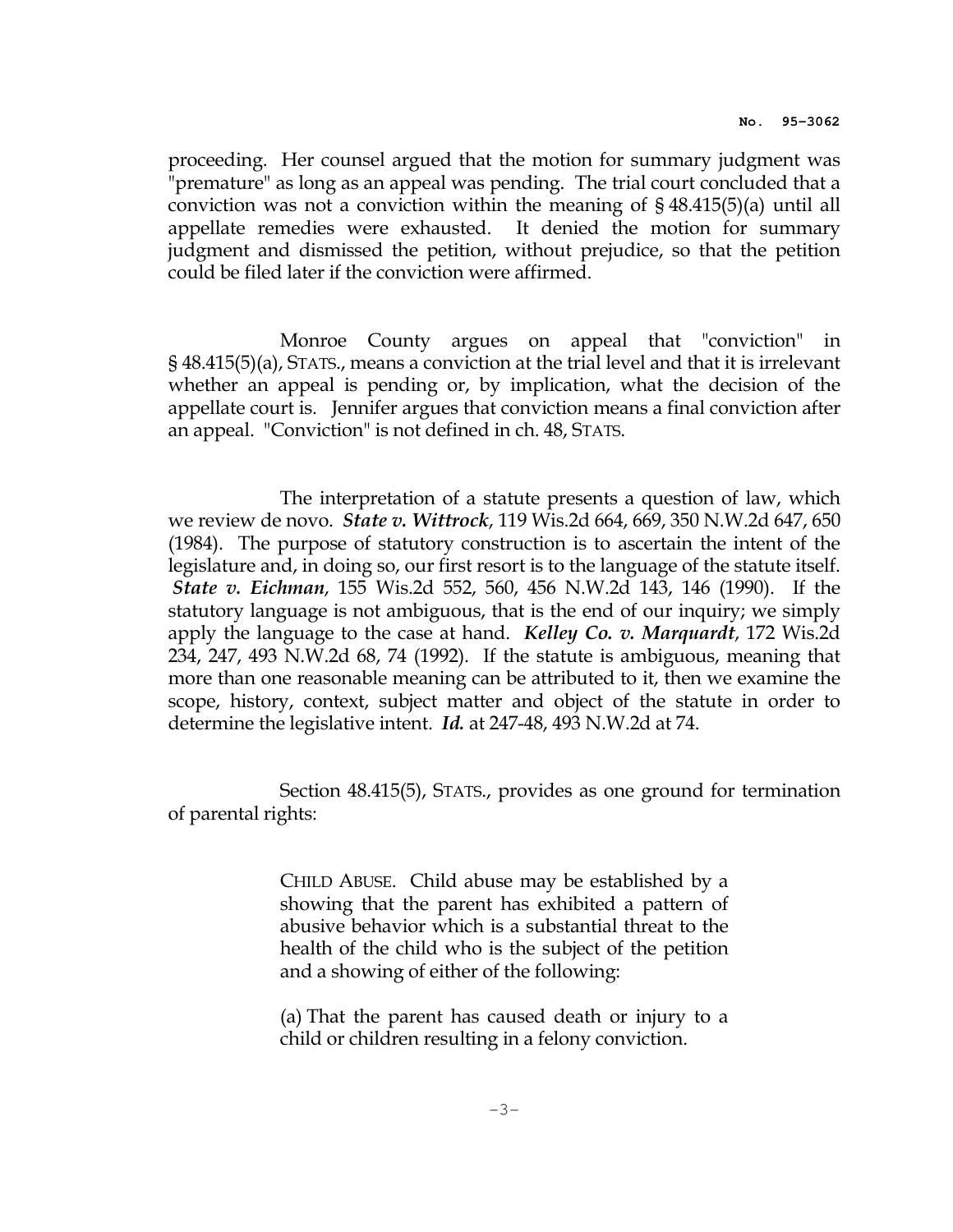(b) That, on more than one occasion, a child has been removed from the parent's home by the court under s. 48.345 [disposition of a child adjudged in need of protection or services (CHIPS)] after an adjudication that the child is in need of protection or services and a finding by the court that sexual or physical abuse was inflicted by the parent.<sup>4</sup>

 Before construing the term "conviction" in para. (a), we must address the language preceding paras. (a) and (b). This language plainly requires that, for all terminations under § 48.415(5), STATS., there must be a showing that the parent has exhibited a pattern of abusive behavior which is a substantial threat to the health of the child. In addition, there must be a showing under either para. (a) or para. (b).

 The petition must state the grounds for termination relied on under § 48.415, STATS., and "a statement of the facts and circumstances which the petitioner alleges establish these grounds." Section 48.42(1)(c)2, STATS. In reviewing the sufficiency of a pleading in a juvenile court proceeding, we may draw reasonable inferences from the allegations in the petition. In re L.A.T., 167 Wis.2d 276, 284, 481 N.W.2d 493, 497 (Ct. App. 1992). The petition does not contain any allegations that Jennifer engaged in a pattern of abusive behavior. Nor do the allegations give rise to a reasonable inference that Jennifer has exhibited a pattern of abusive behavior toward Kody because only a single crime, committed on or about January 6, 1994, is alleged.

 This deficiency in the petition was not argued before the trial court, nor is it argued on appeal. Apparently, both parties are of the view that a conviction, however defined, for a felony that caused death or injury to a child constitutes a ground for termination of parental rights. That is incorrect. Since the petition does not contain any statements that can be reasonably construed as alleging a pattern of abusive behavior which is a substantial threat to the health of Kody, the petition could have properly been dismissed for that reason.

i

<sup>4</sup> A child may be adjudged in need of protection or services if the child has been the victim of sexual or physical abuse by other than accidental means, § 48.13(3), STATS., or is at substantial risk of becoming the victim of sexual or physical abuse based on reliable and credible information that another child in the home has been a victim. Section 48.13(3m).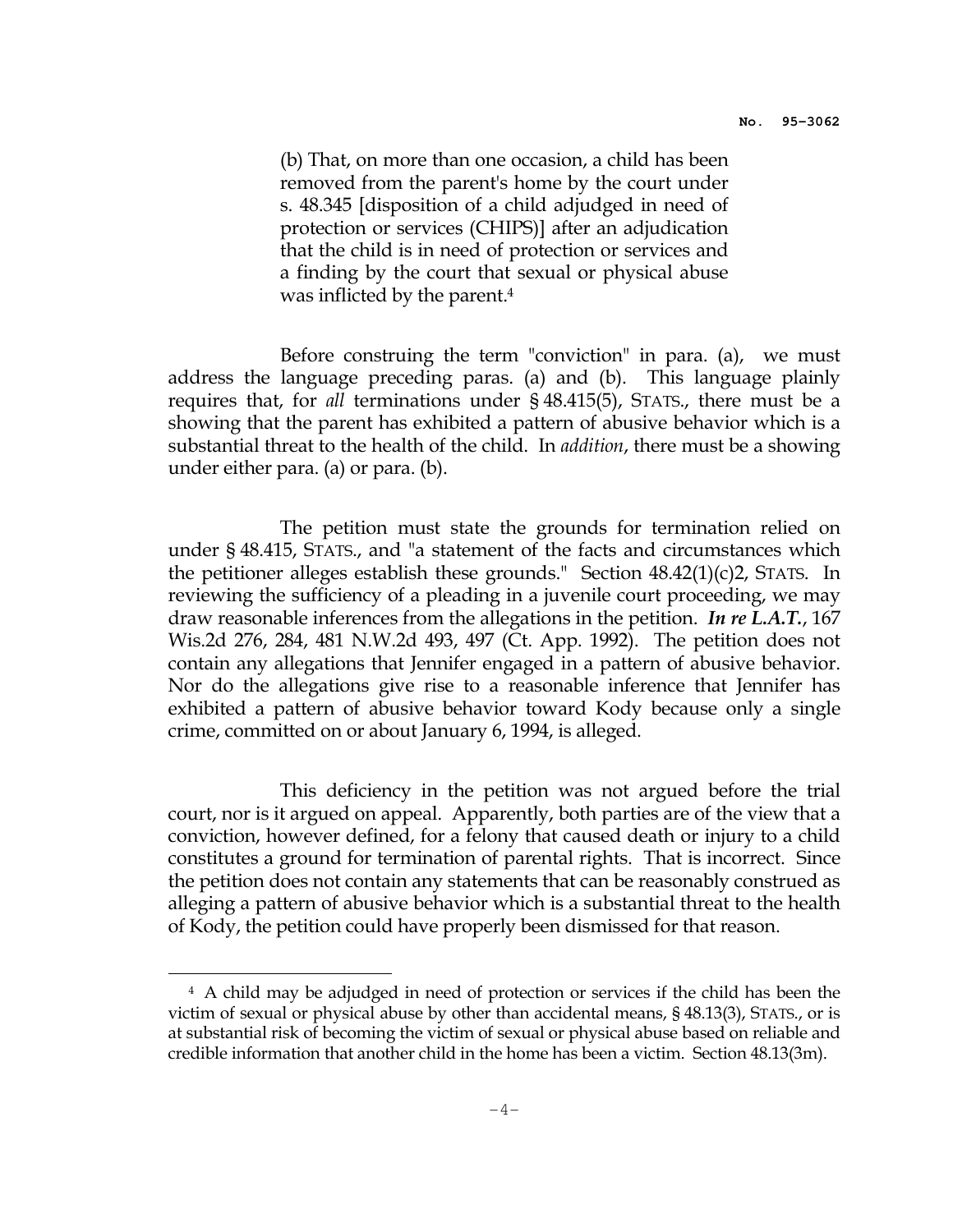We will proceed, nonetheless, to address the issue of the proper construction of the term "conviction." Affirming a dismissal on the ground that the petition does not allege a pattern of abusive behavior may result in the filing of another petition that alleges both a pattern of abusive behavior by Jennifer and contains the same allegations regarding the conviction. The issue of the construction of the term "conviction" was decided by the trial court and has been briefed by the parties. In the interest of avoiding unnecessary delay in a TPR proceeding, we turn to that issue now.

 We conclude that the meanings of conviction offered by Monroe County and by Jennifer are both reasonable in the context of § 48.415(5), STATS. A judgment of conviction is entered by the trial court after a verdict of guilty by the jury, a finding of guilty by the court in cases where a jury is waived, or a plea of guilty or no contest. Section 972.13(1), STATS. It is therefore reasonable to interpret "conviction" in § 48.415(5)(a) as the judgment of conviction entered by the trial court, as Monroe County contends. On the other hand, an appeal is an integral part in our judicial system for a final adjudication of guilt or innocence and serves to protect a defendant against errors in the criminal proceedings. State v. McDonald, 144 Wis.2d 531, 536-37, 424 N.W.2d 411, 413- 14 (1988). A defendant has both a statutory and a constitutional right to an appeal. Id. at 536-37, 424 N.W.2d at 414. It is therefore reasonable to interpret § 48.415(5)(a) to mean a conviction after the completion of the appeal as of right.

 We have found the term conviction ambiguous in another context. In State v. Wimmer, 152 Wis.2d 654, 449 N.W.2d 621 (Ct. App. 1989), we were presented with two meanings for conviction as used in the habitual criminality statute, § 939.62, STATS.: (1) a finding of guilt (in that case, after a guilty plea), and (2) the entire legal process resulting in a judgment and sentence. Id. at 658, 449 N.W.2d at 622. We decided that there were at least two possible meanings of conviction and the term was therefore ambiguous. Id. We concluded that, in the context of that statute, the correct meaning was a finding of guilt. Id. at 659, 449 N.W.2d at 622. *Wimmer* does not resolve the issue presented here because it does not address the effect of a pending appeal on the meaning of conviction.<sup>5</sup>

i<br>H

<sup>5</sup> The same is true of State v. Smet, 186 Wis.2d 24, 519 N.W.2d 697 (Ct. App. 1994), cited by the dissent. Smet followed Wimmer's construction of conviction. As in Wimmer, the context in *Smet* was sentencing.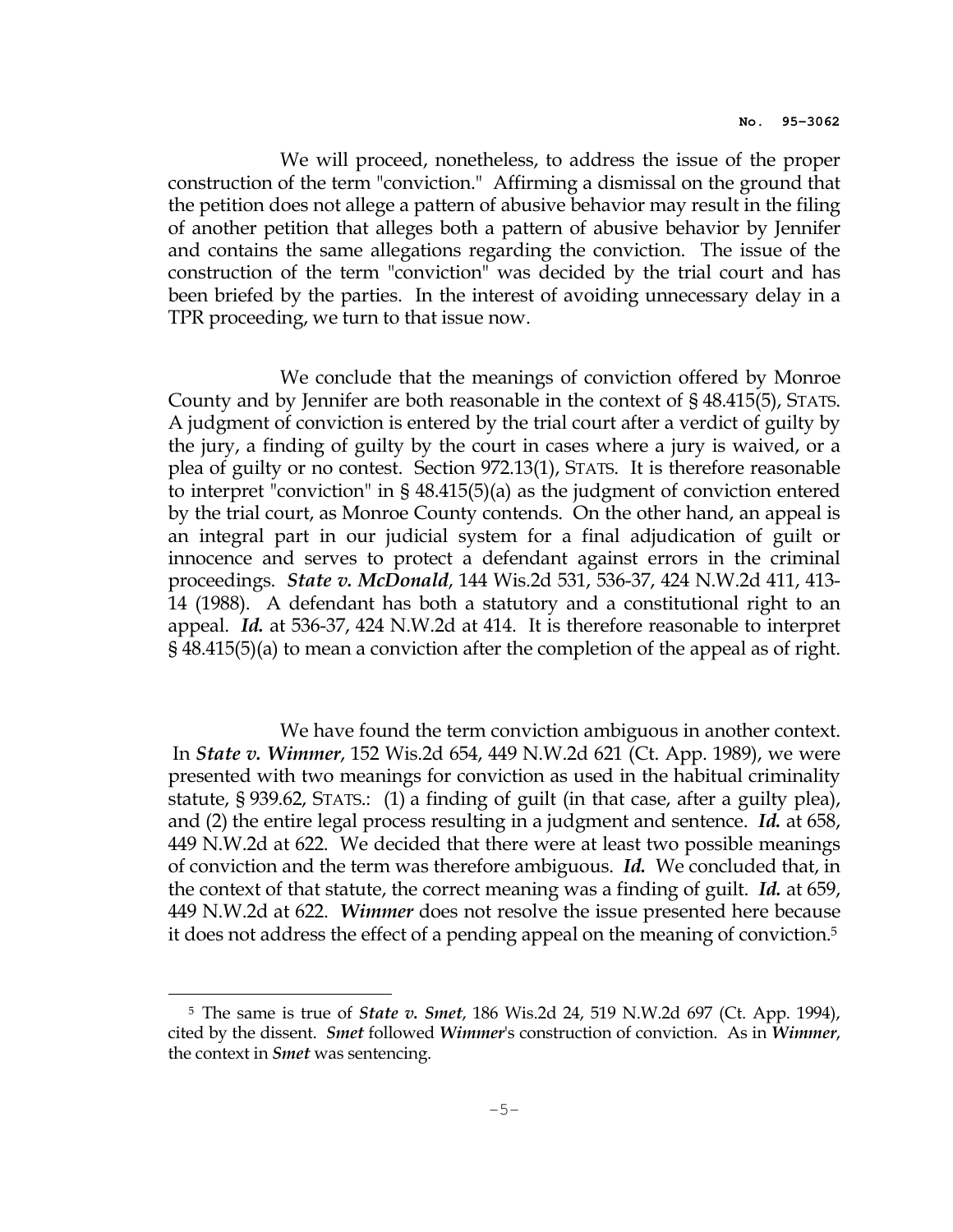We must consider the nature of TPR proceedings, including the constitutional implications in determining which of these meanings the legislature intended.6 A parent's interest in his or her child is a fundamental liberty interest that is protected by the Due Process Clause of the Fourteenth Amendment to the United States Constitution. In re Philip W., 189 Wis.2d 432, 436, 525 N.W.2d 384, 385 (Ct. App. 1994). The State's ability to deprive a person of that fundamental right must be justified by a compelling state interest and the infringement on the fundamental liberty to one's child must be narrowly tailored to serve that compelling interest. In re Amanda A., 194 Wis.2d 627, 639, 534 N.W.2d 907, 911 (Ct. App. 1995). The State's power to terminate parental rights requires that the power be justly exercised. In re Philip W., 189 Wis.2d at 437, 525 N.W.2d at 386. The constitutional protection afforded parents prohibits the termination of parental rights unless the parent is unfit, In re J.L.W., 102 Wis.2d 118, 136, 306 N.W.2d 46, 55 (1981), and requires that unfitness be proved by clear and convincing evidence. Santosky v. Kramer, 455 U.S. 745, 769 (1982).

We must also consider the purposes of proceedings under ch. 48, STATS., and TPR proceedings in particular. The pertinent purposes stated by the legislature are: to provide procedures through which children and other interested parties are assured of a fair hearing and of the protection of their constitutional rights while protecting the public safety, § 48.01(1)(a); to provide for the care, protection and wholesome mental and physical development of children, preserving the unity of the family whenever possible, § 48.01(1)(b); in cases of child abuse or neglect, to keep children in their homes when it is consistent with the child's best interest in terms of physical safety and physical health for them to remain at home,  $\S$  48.01(1)(e); to provide children with permanent and stable family relationships, eliminating the need for children to wait unreasonable periods of time for their parents to correct the conditions that prevent their return to the family,  $\S 48.01(1)(g)$ ; to promote the adoption of children into stable families rather than allowing them to remain in the impermanence of foster care, § 48.01(1)(gg); and to allow for the termination of parental rights at the earliest possible time after rehabilitation and reunification efforts are discontinued and termination of parental rights is in the best interest of the child, § 48.01(1)(gr).

i

<sup>6</sup> The dissent cites a number of cases from other jurisdictions that construe the term "conviction" as used in various statutes that are unrelated to TPR proceedings. We do not consider the reasoning of these cases to be persuasive on the question of how to construe "conviction" in § 48.415(5), STATS.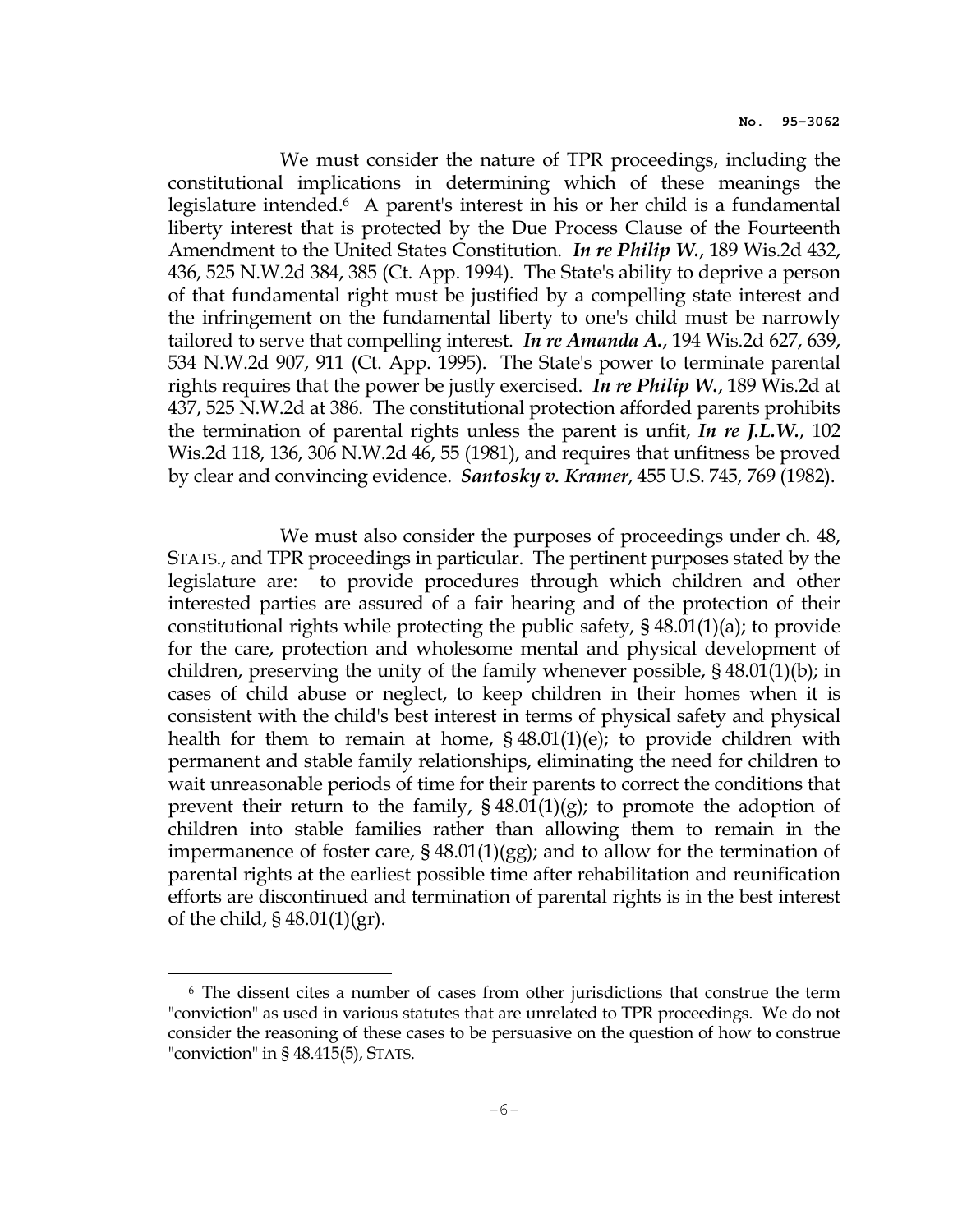The balancing of the child's interest and the parent's interest in a TPR proceeding is difficult, but the tension between the child's own competing interests--maintaining parental bonds wherever possible, on the one hand, and escaping intolerable, hopeless family situations, on the other--is also clear and immediate. *In re A.M.K.*, 105 Wis.2d 91, 109, 312 N.W.2d 840, 849 (Ct. App. 1981). The public's interest similarly fluctuates between assuring a wholesome developmental setting for every child and preserving the unity of the family. Id.

 With this background, we look again at the language of § 48.415(5), STATS. As we stated above, there are two requirements for terminating parental rights because of child abuse. One is a pattern of abusive behavior which is a substantial threat to the health of the child who is the subject of the petition. The second requirement is either that the parent has caused death or injury of a child resulting in a felony conviction, or that, on more than one occasion, a child has been removed from the parent's home by the court after a finding of abuse by the parent.<sup>7</sup> The second requirement of either a felony conviction or of more than one removal of a child from the home under a CHIPS disposition demonstrates the legislature's intent that egregious conduct actually resulting in harm to a child, as established in other judicial proceedings, is a condition for unfitness under this section. One criminal conviction is sufficient. More than one CHIPS adjudication is required because a CHIPS adjudication need not involve felonious conduct and requires a lower burden of proof--clear and convincing rather than beyond a reasonable doubt.

 The consequences of adopting Monroe County's interpretation of conviction in this context is troubling. If an appeal of a judgment of conviction is pending when the termination of parental rights occurs, there is the chance the judgment may be reversed. There may be a new trial, which could result in either a guilty verdict or an acquittal. If the reversal is due to the insufficiency of the evidence, the defendant cannot be retried. *See State v. Ivy*, 119 Wis.2d 591, 609-10, 350 N.W.2d 622, 632 (1984). Meanwhile, the parent's rights would have been terminated and the child possibly already adopted.

i

<sup>7</sup> While the pattern of abusive behavior must be a substantial threat to the health of "the child who is the subject of the petition," the victim of the abuse resulting in a felony conviction or the CHIPS dispositions need not be that child. Section 48.415(5)(a) and (b), STATS., simply refers to "a child."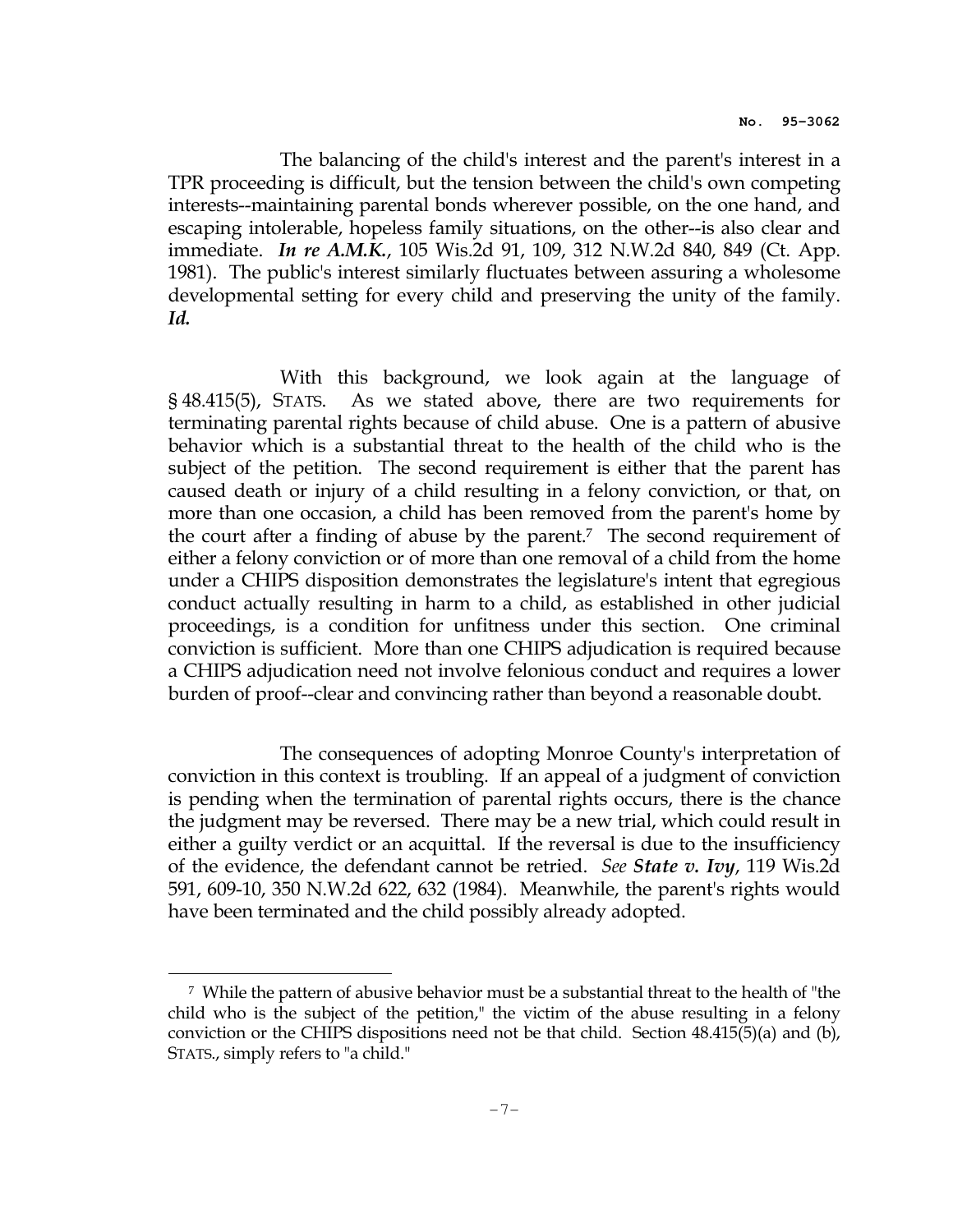The lack of finality of a conviction that is being appealed raises the question as to whether that conviction is clear and convincing evidence of parental unfitness. See In re Sonia G., 204 Cal. Rptr. 498, 501 (Cal. Ct. App. 1984) (judgment of conviction that may be reversed on appeal falls short of "clear and convincing" standard of proof required for TPR proceedings); see also In re D.D.F., 801 P.2d 703, 707-08 (Okla. 1990), cert. denied, 500 U.S. 922 (1991) (convictions pending on appeal are not final and cannot be the basis for a TPR). But see In re T.T., 845 P.2d 539, 540-41 (Colo. Ct. App. 1992) ("long-term confinement" under TPR statute is ground for termination even though appeal is pending; verdict and sentence in trial court satisfies "clear and convincing" standard).8 That lack of finality also does not ultimately promote permanency and stability for the child. Until the right to appeal has been exhausted, there is no certainty that the supposedly permanent arrangements made for the child will not be disrupted after a successful appeal.

 For these reasons, we conclude the correct interpretation of "conviction" in § 48.415(5)(a), STATS., is a conviction after the appeal as of right has been exhausted. The appeal as of right is limited to the right to appeal to the court of appeals under § 808.03, STATS. We recognize that our interpretation will delay the initiation of TPR proceedings in those cases where neither §  $48.415(5)(b)$  nor other sections of §  $48.415$  apply.<sup>9</sup> However, our construction

i

In another case, RW v. State ex rel. Laramie County, 766 P.2d 555 (Wyo. 1989), the convictions of both parents had been affirmed by the federal court of appeals and the parents were seeking review of their convictions by means of a petition for writ of certiorari to the United States Supreme Court. The court held that a conviction affirmed in an appeal as of right was a conviction within the meaning of Wyoming's TPR statute. Id. at 557. The court did not decide whether affirmance in an appeal as of right was necessary to the definition of conviction.

9 Our ruling does not prohibit evidence relating to the incident that is the subject of the

<sup>8</sup> The dissent states that in three other TPR cases, other jurisdictions were faced with the same question and came to the same conclusion as the Colorado Court of Appeals did in In re T.T., 845 P.2d 539 (Colo. Ct. App. 1992). We do not agree with the dissent's characterizations of these cases. In Varnadore v. State Dep't of Human Resources, 543 So.2d 1194 (Ala. Civ. App. 1989), In re Pima County Juvenile Severance Action No. S-2462, 785 P.2d 56 (Ariz. Ct. App. 1989), and *In re Udstuen*, 349 N.W.2d 300 (Minn. Ct. App. 1984), the courts do reject the parents' contentions that parental rights should not be terminated while a criminal conviction is being appealed. However, in none of these was the court interpreting "conviction" as a statutory requirement for termination of parental rights; in each case there was evidence before the court, other than the fact of a conviction, that justified termination under the applicable statutory requirements.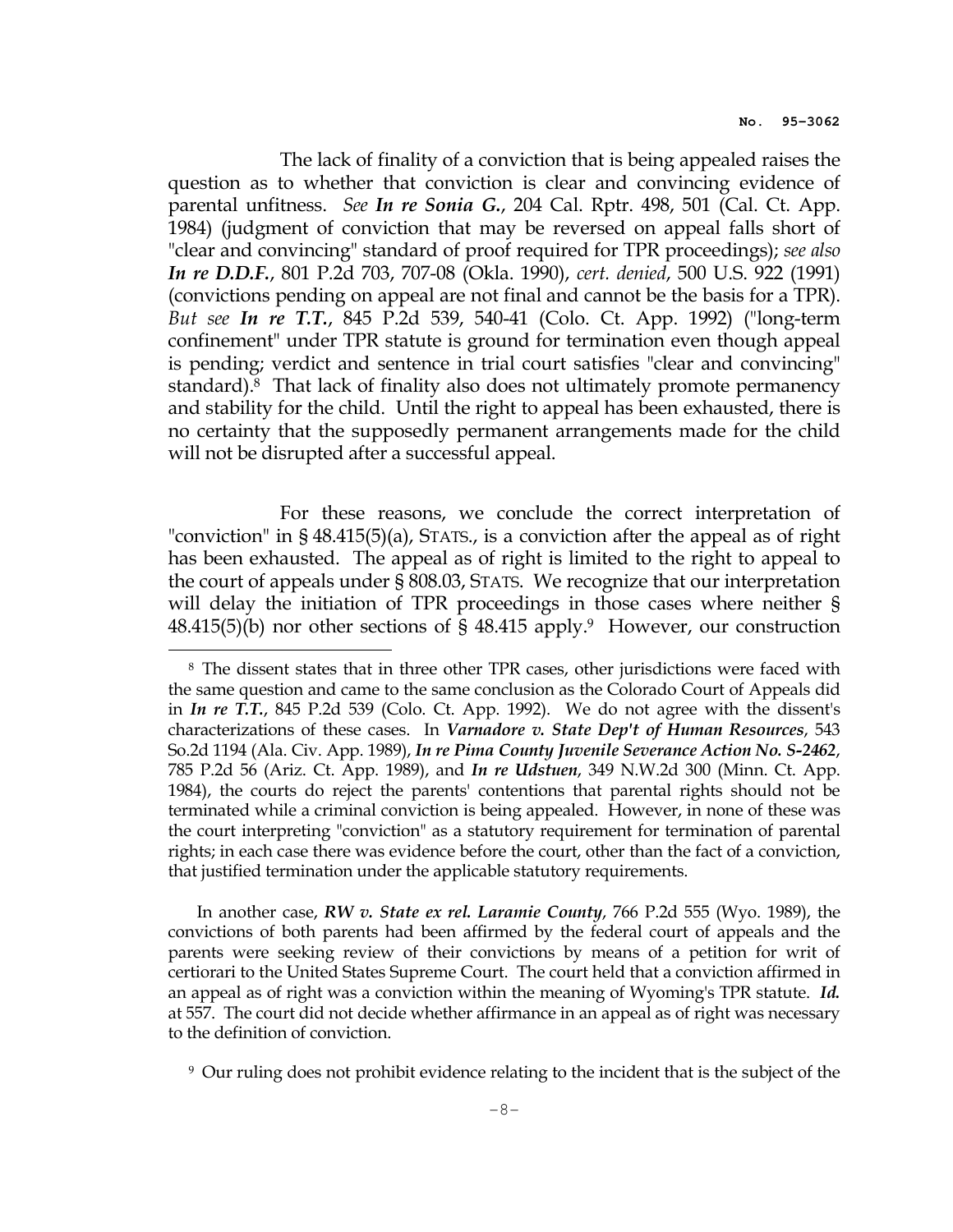defines and limits the period of that delay--the conviction is final for purposes of § 48.415(5)(a) once the appeal to the court of appeals has been exhausted.<sup>10</sup> We are persuaded that this construction is more consistent with the nature and purposes of TPR proceedings and, therefore, with the legislature's intent.

By the Court.—Order affirmed.

(..continued)

criminal proceeding from being used to establish other grounds for termination. Nor does our ruling preclude the legislature from defining child abuse solely in terms of the abusive conduct itself, rather than requiring a criminal conviction for the conduct.

 $10$  Criminal cases are given priority by the court of appeals. See WIS. CT. APP. IOP VI $(2)$ (JULY 15, 1991).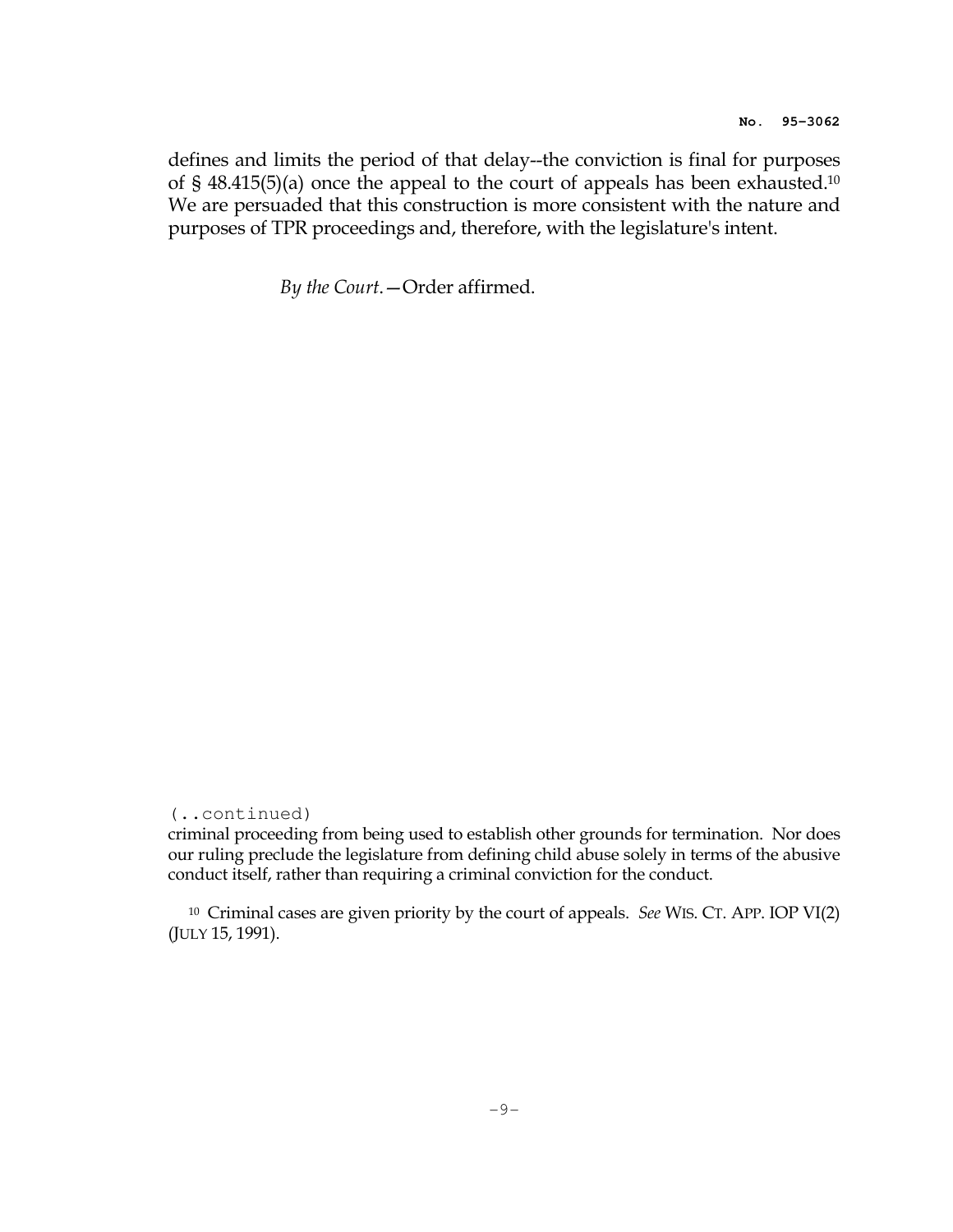DYKMAN, J. (dissenting). Section 48.415(5)(a), STATS., provides that a parent convicted of causing death or injury to a child may have his or her parental rights terminated. The majority concludes that the term "convicted" is ambiguous, but that the legislature intended that the word means a "conviction after the appeal as of right has been exhausted." Maj. op. at 12. I dissent from the majority opinion because I believe that the statute is unambiguous and that it permits termination to proceed after a trial court has entered a judgment of conviction. I believe that the common meaning which most people give to the word "conviction" is the termination of a criminal proceeding in a trial court which results in a verdict or judgment of conviction. Even if I were to agree with the majority that  $\S$  48.415(5)(a) is ambiguous, I would still disagree with its conclusion because I believe that the legislature's intent, reflected by other statutes, supports my interpretation and that the case law in this and other jurisdictions interpreting the term "conviction" is at variance with the majority opinion.

 In determining legislative intent, we first resort to the statutory language. Michael S.B. v. Berns, 196 Wis.2d 920, 928, 540 N.W.2d 11, 14 (Ct. App. 1995). Section 48.415(5)(a), STATS., permits termination of parental rights when a "parent has caused death or injury to a child or children resulting in a felony conviction." WEBSTER'S THIRD NEW INTERNATIONAL DICTIONARY 499 (1993) defines "conviction" as: "1 : the act of proving, finding, or adjudging a person guilty of an offense or crime ... specif : the proceeding of record by which a person is legally found guilty of any crime esp. by a jury and on which the judgment is based." I conclude that the word "conviction" is unambiguous as used in § 48.415(5)(a), and refers only to trial court proceedings. My interpretation follows the rule set out by the Wisconsin Supreme Court in 1908, and which remained unchanged until the majority's decision today. The rule then was that the word "conviction" either signified the jury's finding that a person is guilty or it implied a judgment and sentence of the court upon a verdict or confession of guilt. Davis v. State, 134 Wis. 632, 638, 115 N.W. 150, 153 (1908). Both of these definitions refer to trial court and not appellate proceedings.

 The majority concludes that the statute is ambiguous and that the legislature meant "conviction" to mean conviction after an affirmance by the court of appeals. It reaches this conclusion because "an appeal is an integral part in our judicial system for a final adjudication of guilt or innocence ...." Maj. op. at 7. This is a non sequitur. Obviously Wisconsin has an appellate court.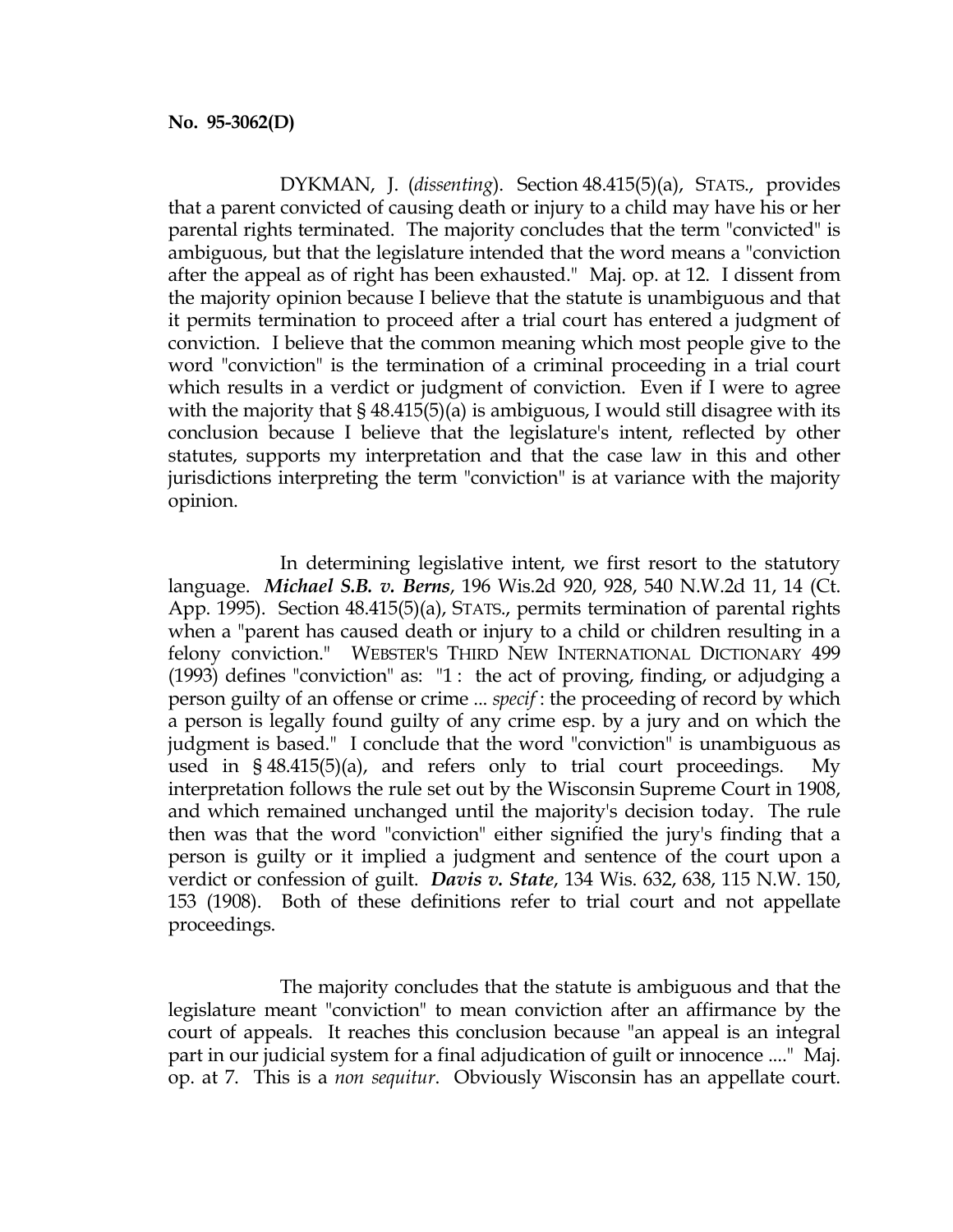However, its existence does not bear on determining what the legislature meant when it used the term "conviction" in § 48.415(5)(a), STATS.

 Petitions for review to the Wisconsin Supreme Court and petitions for a writ of certiorari to the United States Supreme Court are also integral parts of our judicial system. So are collateral attacks on criminal convictions, such as § 974.06, STATS., motions, and petitions for writs of habeas corpus or coram nobis. Further relief is also available by writs of certiorari or habeas corpus in the federal courts. I see no logic in holding that only a direct appeal to this court is what the legislature intended when it used the term "conviction" in § 48.415(5)(a), STATS., nor can I see the logic in holding that further appeal or collateral attacks on criminal convictions are not relevant to this inquiry. I do not believe that these options were significant when the legislature used the word "conviction" in the several session laws leading to § 48.415(5)(a), STATS.

 I interpret the majority opinion as indicating that it does not accept the reliability of a trial court conviction but that it accepts the reliability of a conviction affirmed by this court on direct appeal. The majority presumes that while further appeals and collateral attacks may produce some reversals, there will be few, if any, reversals after review by us. The majority's conclusion must be, therefore, that the benefit of quickly terminating parental rights and providing stability to a child is offset by the risk of an erroneous result in the trial court.

 But this reasoning assumes that reversals of convictions for killing or injuring a child occur most often in this court on direct appeal and not from supreme court review or collateral attacks. I know of no statistics to support this assumption, and the evidence available shows that the majority's assumption is erroneous. In 1995, 1,353 criminal appeals were filed in the Wisconsin Court of Appeals. That same year, we reversed about three criminal convictions for evidence sufficiency. None of these reversals were cases dealing with convictions for injuring or killing a child. Though my search covered only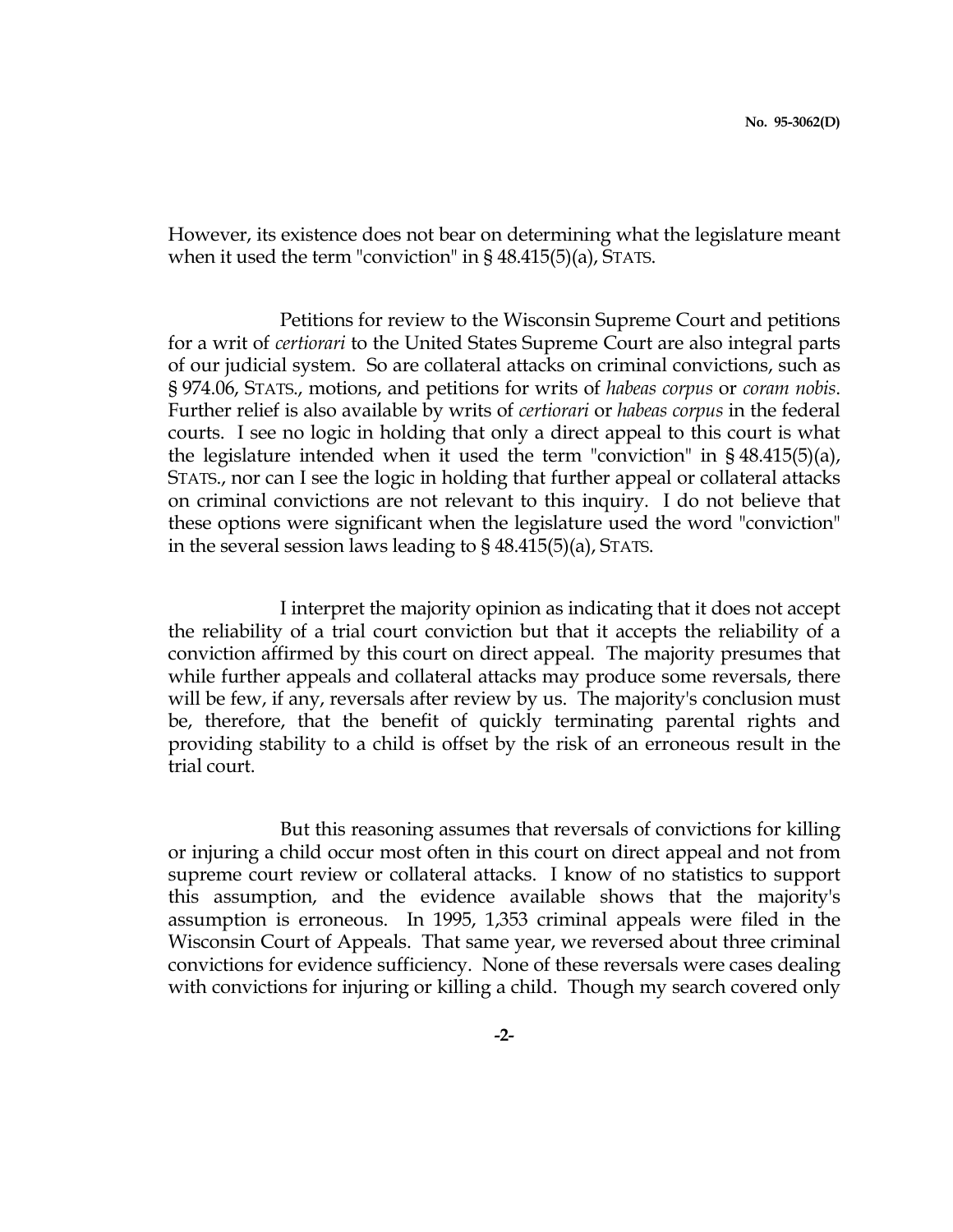published and unpublished opinions, I doubt that we would have reversed a conviction for evidence insufficiency by order, memo opinion or summary reversal. I use evidence sufficiency as the test because in those cases, an acquittal is required. In other cases, the result is almost always a retrial. And, as the court noted in *Lewis v. Exxon Corp.*, 716 F.2d 1398, 1400 (D.C. Cir. 1983), convictions are often reinstated upon retrial.

 The majority, therefore, balances the need for children to be quickly placed in stable and supportive homes against a minuscule chance that a conviction will be overturned because the state did not prove its case. It concludes that this minuscule chance outweighs the needs of the children. But statistics show otherwise.

 Even if I were to agree that the word "conviction" is ambiguous, I would still conclude that § 48.415(5)(a), STATS., refers to trial court and not appellate proceedings. We know that legislative bill drafters are trained to ask questions to ensure that legislation is clear. The forward to the Wisconsin Legislative Reference Bureau's Bill Drafting Manual notes:

> It is absolutely essential that at the start of the process the attorney understands what the requester wants; otherwise, a lot of work may be done for nothing. It is not always easy to articulate the problem and often the requester is only relaying a problem raised by a constituent. The attorney must be able to establish a good line of communication from the start and be an especially good listener. The attorney must not be intimidated or afraid of "looking stupid." The attorney must make sure that both the attorney and the requester are using terms in the same way.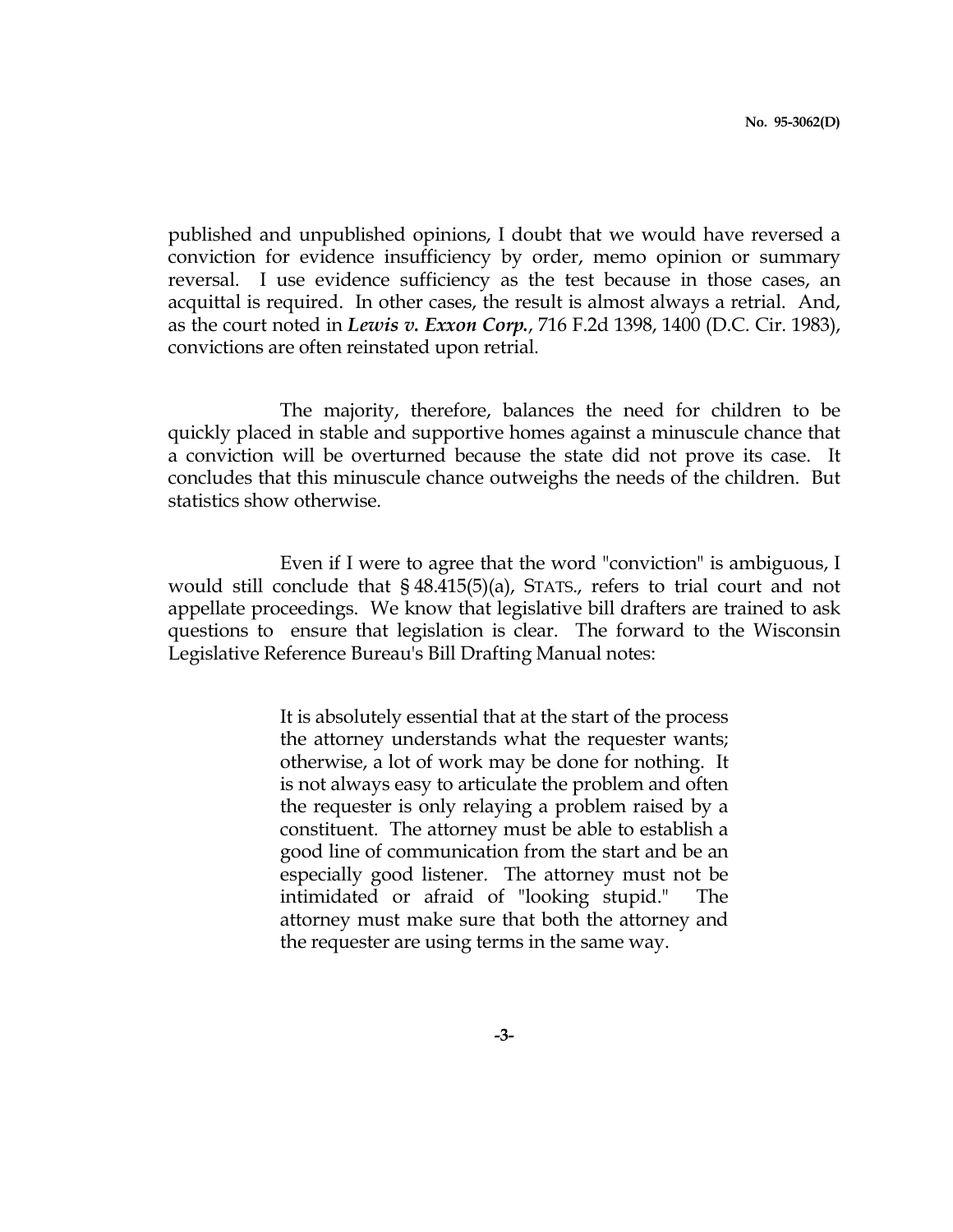LEGISLATIVE REFERENCE BUREAU, Forward to WISCONSIN BILL DRAFTING MANUAL (1983-84).

 It is hard for me to accept that both a legislator and a bill drafting attorney would use the common, dictionary meaning for the word "conviction" if they intended something different. One would expect that if an unusual definition of a word were intended, this would be communicated in some way.

 Indeed, when the legislature intends to communicate the meaning the majority now ascribes to "conviction," the legislature has used specific language to convey that meaning. As an example, § 29.995, STATS., provides penalties for the violation of our fish and game laws. Persons convicted several times of these violations are subject to increased penalties. But to distinguish between a conviction entered by a trial court and one that is affirmed on appeal, the legislature refers to convictions which "remain of record and unreversed." Section 29.995(2), STATS. And this is not an anomaly. The concept of convictions which remain of record and unreversed is used in §§ 102.88(2), 103.965(2), 103.97(1)(b), 939.62(2m)(b) and 973.0135(1)(a)2, STATS. Had the legislature meant the term "conviction" to mean "conviction which remains of record and unreversed" it would have done so.

 Courts in other jurisdictions have considered whether a "conviction" used to terminate parental rights means a conviction after the right of appeal has been exhausted. Like Wisconsin, Colorado gives primary consideration to the physical, mental and emotional conditions and needs of the child. See COLO. REV. STAT. § 19-3-604(3) (Supp. 1995). Like Wisconsin, Colorado emphasizes a quick resolution of juvenile matters so that a child will have a stable and secure environment. See COLO. REV. STAT. § 19-1-102(1.6) (Supp. 1995). In In re T.T., 845 P.2d 539, 541 (Colo. Ct. App. 1992) (citations omitted), the court said: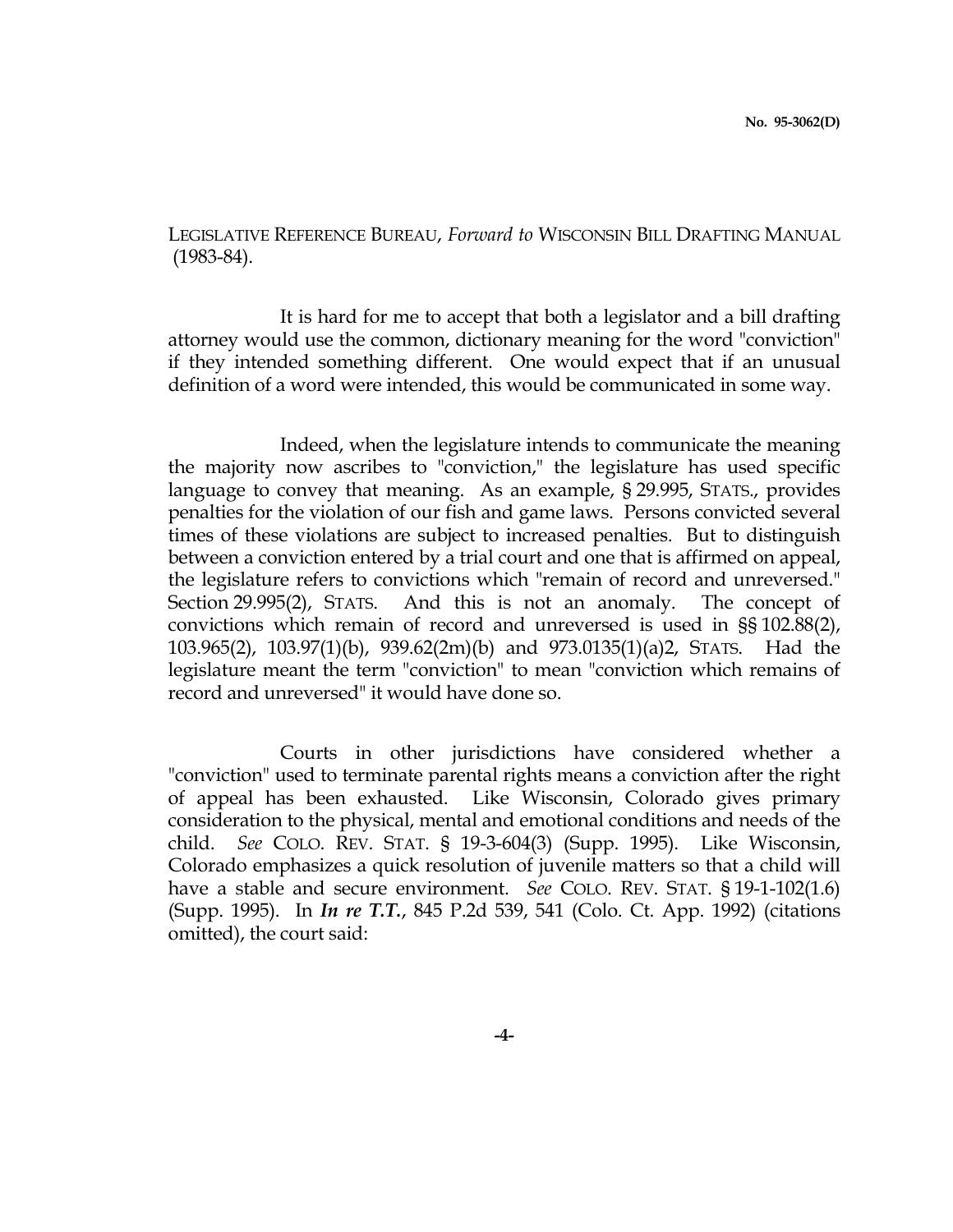[I]t is apparent that the General Assembly intended "conviction" to mean convicted upon trial. At that time, an accused has had a complete and full opportunity to be heard on the charges against her and a final judgment against her has been entered.

> To hold otherwise would be to violate the important policies of the Children's Code which seek to assure a child of some degree of permanency in long-term planning and to assure the child of a stable and secure environment as soon as possible. If a termination proceeding were required to be stayed until a parent's appellate rights are exhausted, a child would have to spend an indeterminate time, perhaps a great portion of his youth, in foster or other temporary care at a time when the child needs stability and bonding in his relationships....

....

 Our interpretation of § 19-3-604(1)(b)(III) will protect mother's fundamental liberty interest. In order to terminate parental rights pursuant to § 19-3-  $604(1)(b)(III)$ , a trial court must find that the criteria of that section have been proven by clear and convincing evidence. If the trial court relies on a trial court criminal conviction and sentence, it will be relying on a judgment obtained in a proceeding in which the standard of proof was even more stringent, i.e., beyond a reasonable doubt. Consequently, we rule that mother was provided due process by the trial court's and our interpretations of the term "conviction" as it applies in the context of  $\S 19-3-604(1)(b)(III)$ .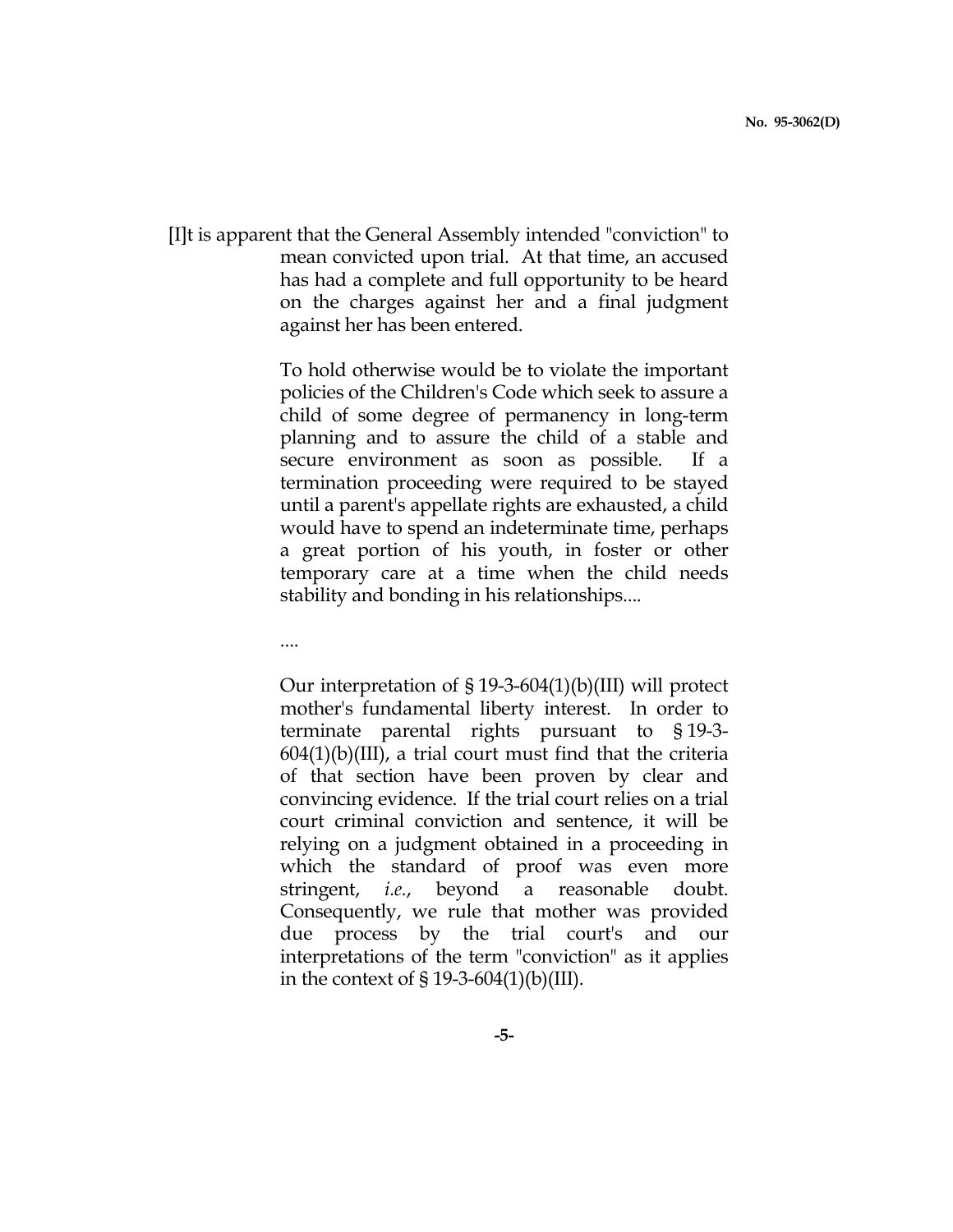Other courts faced with the same question have come to the same conclusion as the Colorado Court of Appeals. In Varnadore v. State Dep't of Human Resources, 543 So.2d 1194, 1196 (Ala. Civ. App. 1989), the court said:

> The mother's first contention, that the termination is premature, is based on the supposition that her criminal conviction will be overturned. She insists that if that occurs, then satisfactory counseling arrangements could be made to assist her in her parenting skills. We find this argument to be based on mere speculation, to be perfunctory at best and unpersuasive.

 In In re Pima County Juvenile Severance Action No. S-2462, 785 P.2d 56, 58 (Ariz. Ct. App. 1989) (footnote added), the court said:

The natural father's sole basis for the requested continuance was the fact that he was appealing the murder conviction, one of the grounds upon which [the Department of Economic Security] based the [termination of parental rights] petition. There is nothing in A.R.S.  $\S$  8-533(B)(4)<sup>11</sup> which suggests that the juvenile court i<br>H

 Evidence sufficient to justify the termination of the parent-child relationship shall include any one of the following, and in considering any of the following grounds, the court may also consider the needs of the child:

....

 (4) That the parent is deprived of civil liberties due to the conviction of a felony if the felony of which such parent was convicted

<sup>11</sup> ARIZONA REV. STAT. ANN. § 8-533(B)(4) (West Supp. 1995) provides: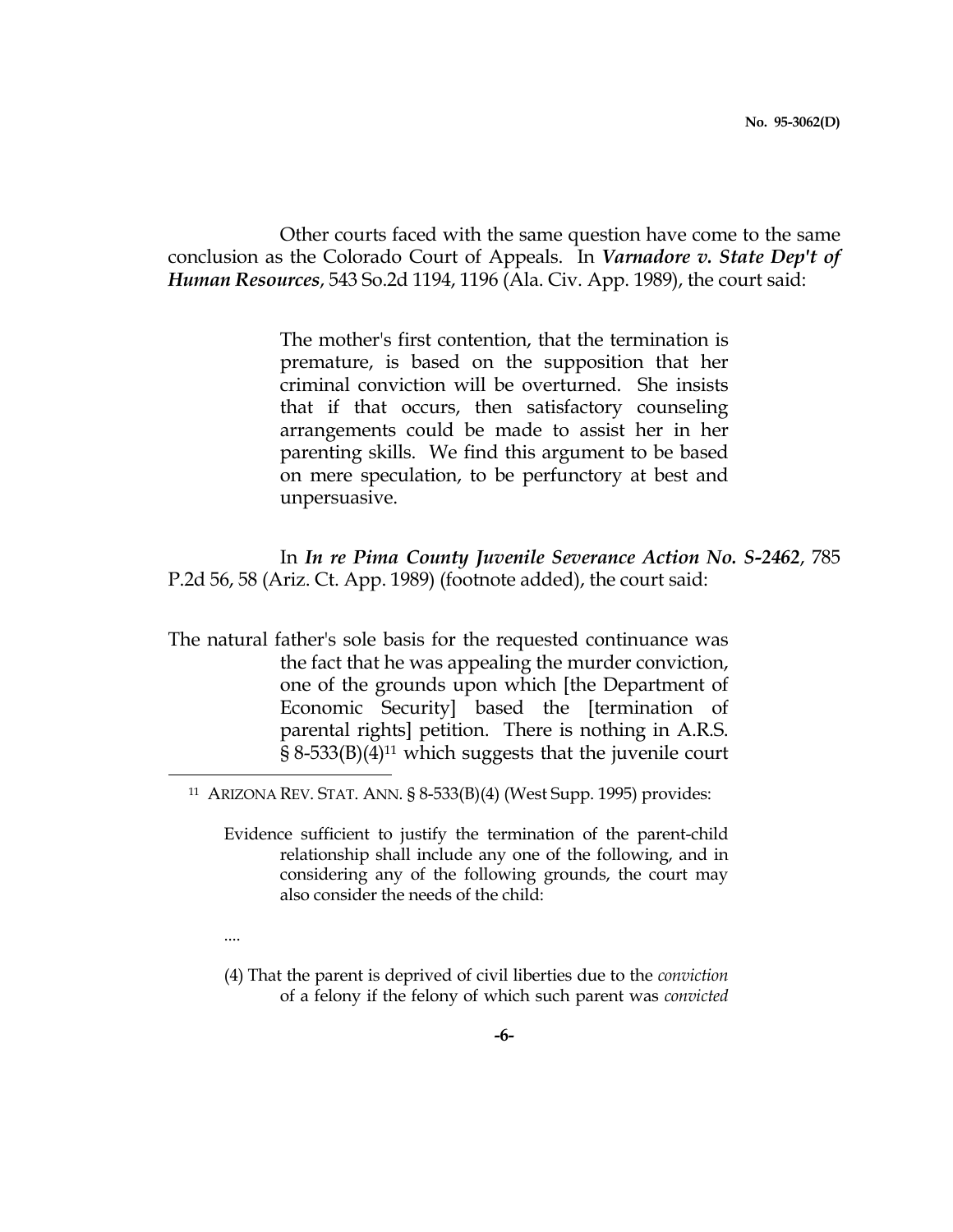must wait for the parent convicted of a crime to exhaust all avenues of appeal before the court may proceed with a [termination of parental rights] hearing. To interpret the statute otherwise would, we believe, indefinitely delay determinations regarding children whose best interests are at risk and require expedient consideration.

 In In re Udstuen, 349 N.W.2d 300, 305 (Minn. Ct. App. 1984) (citation omitted), the court said:

> Finally, appellant argues that the termination hearing should have been continued until after the appeal of his criminal conviction was decided. He claims that he was prevented from taking the stand on his own behalf without giving up his Fifth Amendment right against self-incrimination.

> At the time of the parental rights hearing, appellant had already testified at his criminal trial, waiving his privilege against compulsory self-incrimination and subjecting himself to appropriate cross-examination by the State about the criminal charges he was facing. In consideration of the particular facts and

is of such nature as to prove the unfitness of such parent to have future custody and control of the child, or if the sentence of such parent is of such length that the child will be deprived of a normal home for a period of years.

(Emphasis added.)

<sup>(..</sup>continued)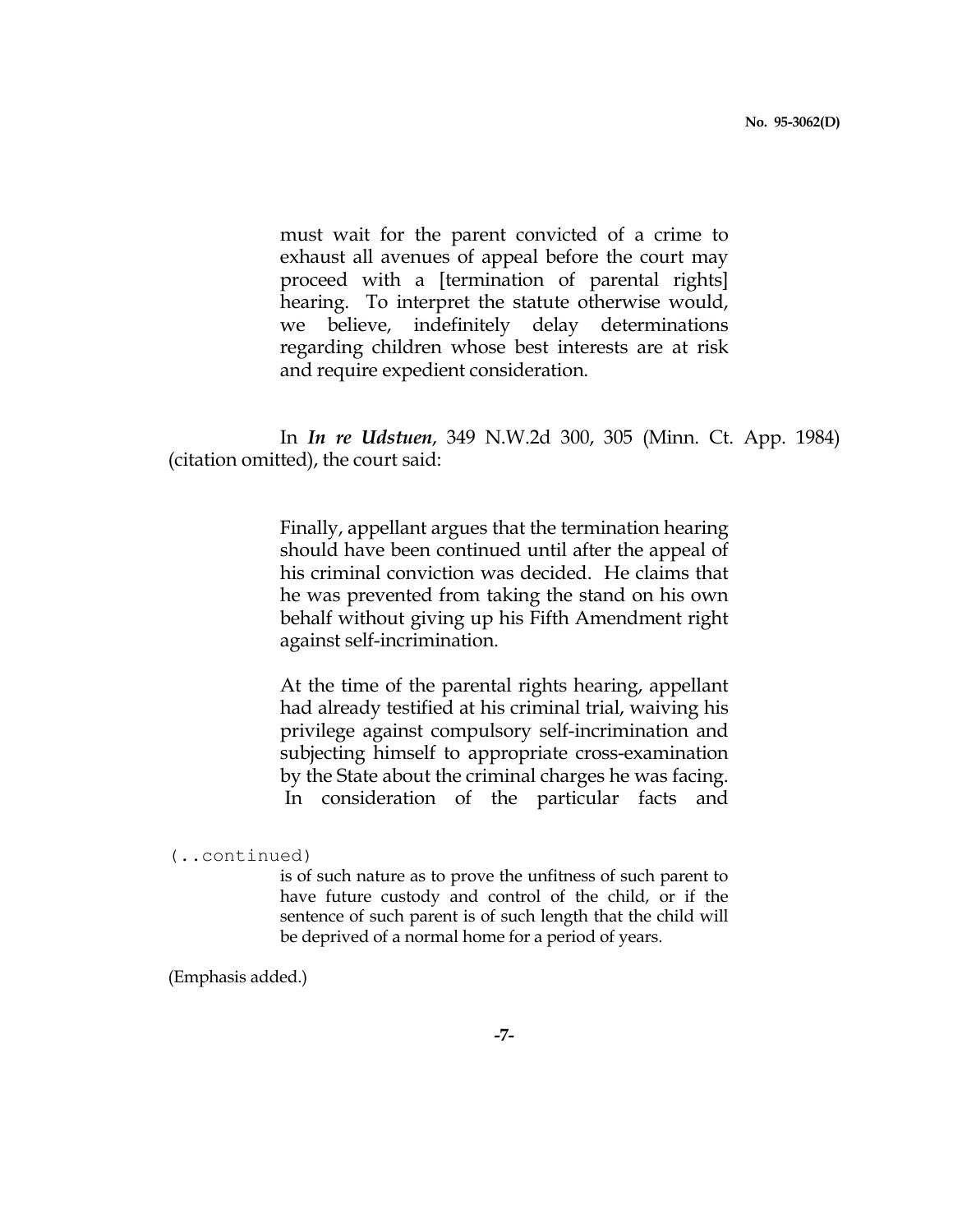circumstances of this case, we find appellant's Fifth Amendment argument to be without merit.

 California, however, holds to the contrary, reasoning that a judgment of conviction might be reversed on appeal and, therefore, does not constitute clear and convincing evidence of a conviction. In re Sonia G., 204 Cal. Rptr. 498, 501-02 (Cal. Ct. App. 1984).12 This reasoning is not applicable in Wisconsin where reversals of criminal convictions for evidence insufficiency are rare to the point of being nearly non-existent.

 Cases discussing the meaning of "conviction" but not in the context of termination of parental rights proceedings are legion. In Lewis v. United States, 445 U.S. 55 (1980), the Court considered 18 U.S.C. § 922(h)(1) (1979) which provided that it was "unlawful for any person ... who has been convicted" of a felony to receive a firearm. Lewis's underlying felony conviction was flawed because he was tried without the benefit of counsel. But the Court affirmed Lewis's conviction for a felon receiving a firearm, reasoning: "The

i

 In RW v. State ex rel. Laramie County, 766 P.2d 555, 557 (Wyo. 1989), the court declined to resolve any and all issues which might arise concerning the meaning of the word "conviction." It concluded that because both a conviction and an affirmance of that conviction on appeal were of record, a statute requiring a "conviction" for termination proceedings was satisfied. Id. RW, therefore, does not answer the question raised in this appeal.

<sup>&</sup>lt;sup>12</sup> In *In re D.D.F., 801 P.2d 703, 707-09 (Okla. 1990), cert. denied, 500 U.S. 922 (1991), the* court concluded that a provision in the Oklahoma Constitution which prohibits convicted felons from voting meant a conviction on appeal could not be used as the basis for terminating parental rights. But the court permitted the facts supporting the conviction to be used as the basis for the termination. The Oklahoma constitutional provision has been changed, though the requirement of a "final" judgment now exists by a statute requiring that a conviction be "final" before it may form the basis of a termination of parental rights judgment. See OKLA. STAT. ANN. tit. 26, § 4-101 (West 1995). The Wisconsin statute in question, § 48.415(5)(a), STATS., does not use the term "final" in referring to a conviction.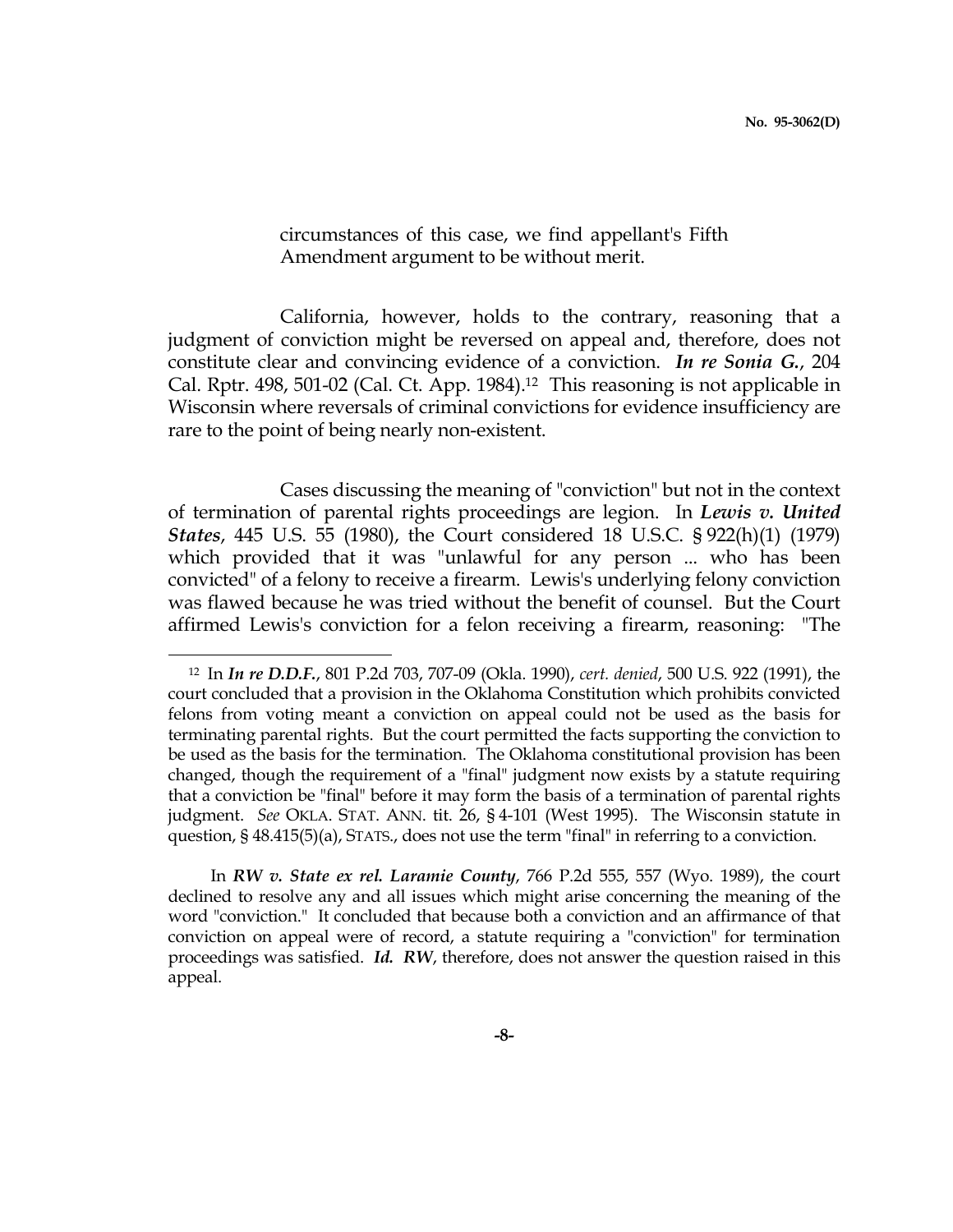statutory language is sweeping, and its plain meaning is that the fact of a felony conviction imposes a firearm disability until the conviction is vacated or the felon is relieved of his disability ...." Id. at 60-61. The use of the word "convicted" in Lewis is no different from the language of  $\S$  48.415(5)(a), STATS., which provides: "That the parent has caused death or injury to a child or children resulting in a felony conviction."

 In Exxon Corp., 716 F.2d at 1398, the court considered a federal statute which permits a petroleum company to terminate a dealer franchise for "the conviction of the franchisee of any felony involving moral turpitude." The dealer whose franchise was terminated argued that the pendency of an appeal prevented termination of the franchise until the conviction had been affirmed. Id. The court disagreed:

> As Exxon points out, conviction in various legal contexts typically means a judgment of guilt entered upon the jury verdict, trial court finding, or guilty plea. We will rehearse only a few illustrations which suggest that the usage of "conviction" as meaning the judgment entered upon the verdict or plea and not the final affirmance upon appeal of that judgment is so common that it is highly likely Congress used the word in that sense....

> Under the common law, the term "conviction" has, and continues to have, one of two accepted meanings—the jury verdict or the judgment entered following the verdict. Either common law construction would support our judgment in this case; the construction urged upon us by the appellant is nowhere suggested. It is also clear that the law uses the latter definition of "conviction" even where the result is to impose considerable hardship upon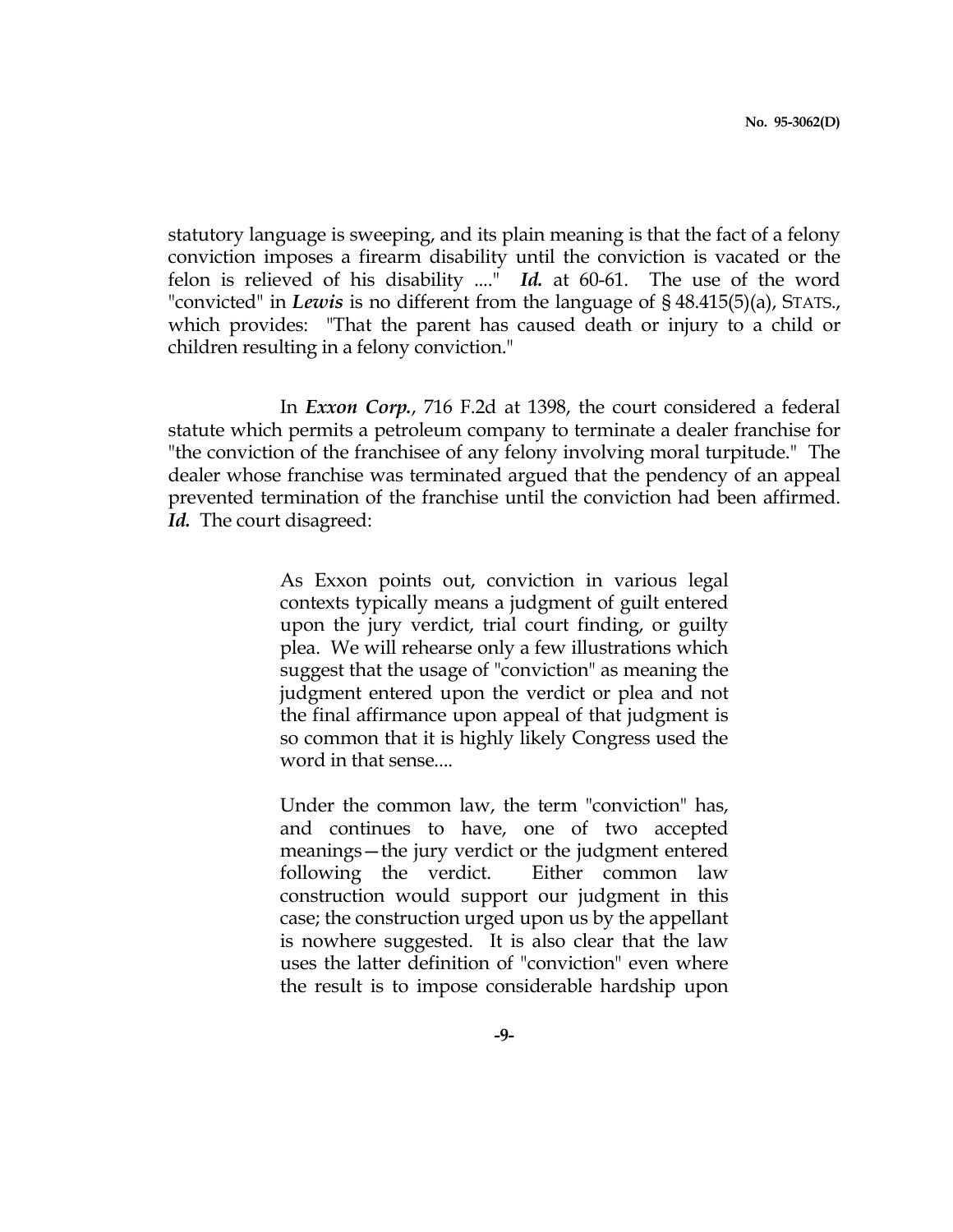the person convicted. Thus, legislation providing for the exclusion from public office of persons "convicted" of perjury required the removal of a public official while his conviction was on appeal. A union official is automatically removed from office upon conviction even though he is appealing that conviction. This usage of the term "conviction" is almost universal and it is doubtful whether Congress would ascribe an extraordinary meaning to the word without stating that it was doing so.

....

 If the ground for termination is the ultimate veracity of the conviction, there is no reason to draw the line at the exhaustion of all direct appeals. If the conviction were ultimately reversed on a collateral attack, the result would be the same: the franchisee would have been terminated despite the fact that he was no longer a convicted felon. The logic of Lewis' position, though counsel sought to disown it, would prevent termination during all collateral attacks, which is to say that it would prevent termination.

Id. at 1399-1400 (citations and footnote omitted; emphasis added).

 Even in a death penalty case, a court has held that evidence of a prior conviction of murder could be used in the penalty phase of the trial notwithstanding the fact that review of the prior conviction was still pending on appeal. People v. District Court, 554 P.2d 1105 (Colo. 1976) (en banc). The court said: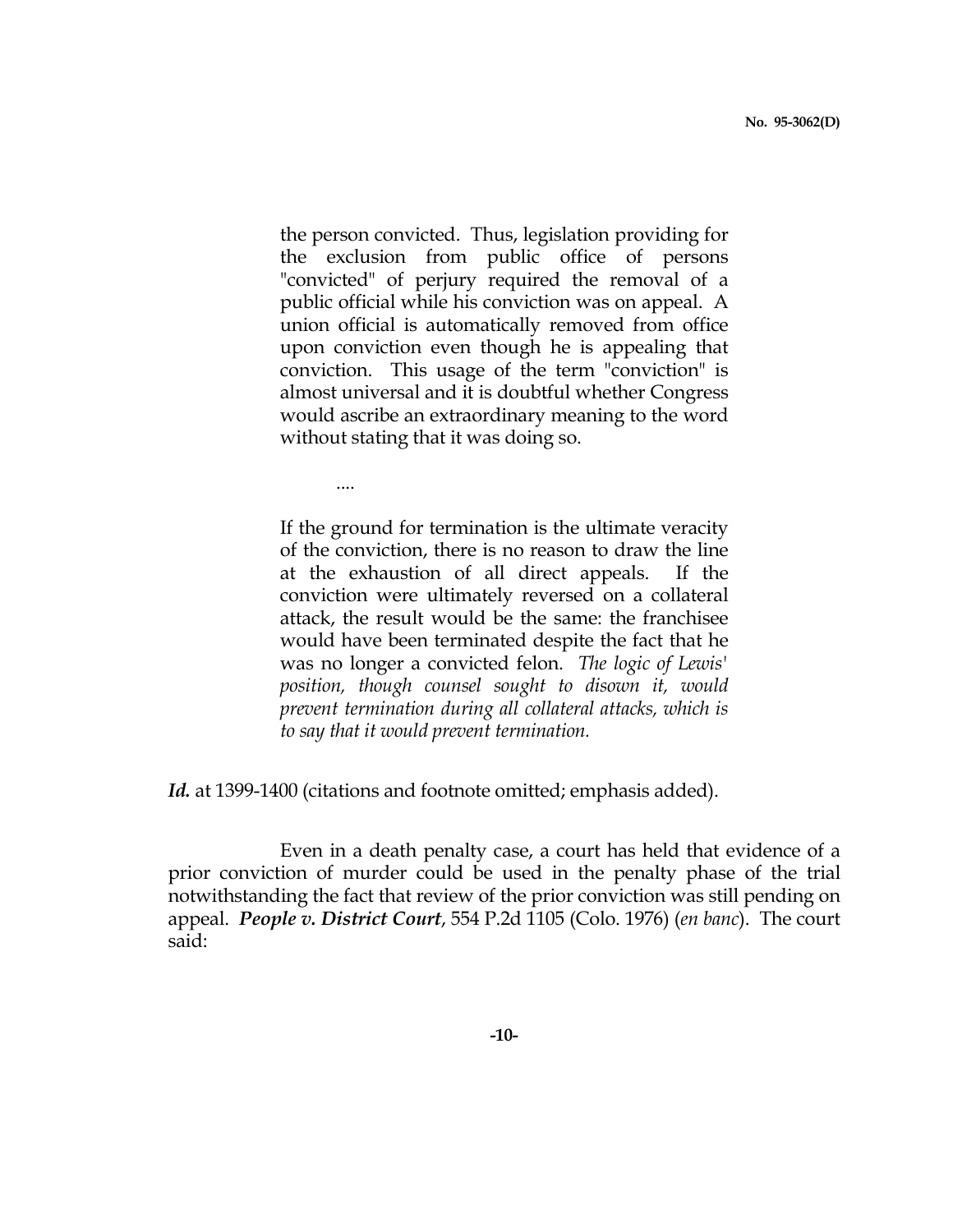In the statute under consideration the legislative intent is apparent that the term "convicted" means convicted upon trial. If a sentencing hearing were to be postponed until all appeals of another case or cases had been finally determined, the resulting situation would be chaotic. Further, the statute provides that the sentencing hearing should be before the same jury which tried the defendant's guilt. Obviously, an empanelled jury cannot be held in cold storage for thawing out and use years later.

Id. at 1106.

 Wisconsin courts have discussed this issue too, though not in the context of § 48.415(5)(a), STATS. In State v. Wimmer, 152 Wis.2d 654, 658, 449 N.W.2d 621, 622 (Ct. App. 1989), we expanded *Davis* and concluded that there were "at least" two meanings for the word "conviction": (1) a popular meaning indicating a finding of guilt; or (2) a more technical legal meaning referring to the entire procedural process resulting in a judgment and sentence. We deleted the "at least" language of *Wimmer* and returned to the *Davis* definition in *State* v. Trudeau, 157 Wis.2d 51, 53, 458 N.W.2d 383, 384 (Ct. App. 1990).

 And in State v. Smet, 186 Wis.2d 24, 30, 519 N.W.2d 697, 699 (Ct. App. 1994), we relied upon *Wimmer* and concluded that "conviction" meant an adjudication of guilt by the trial court for the purpose of determining a defendant's place within the sentencing guidelines. We reasoned that a uniform definition of "conviction" was the best policy. Id. We said:

While *Wimmer* dealt with the meaning of the word "conviction" in context of the repeater statute, we see no reason to deviate from the same definition here. Consistency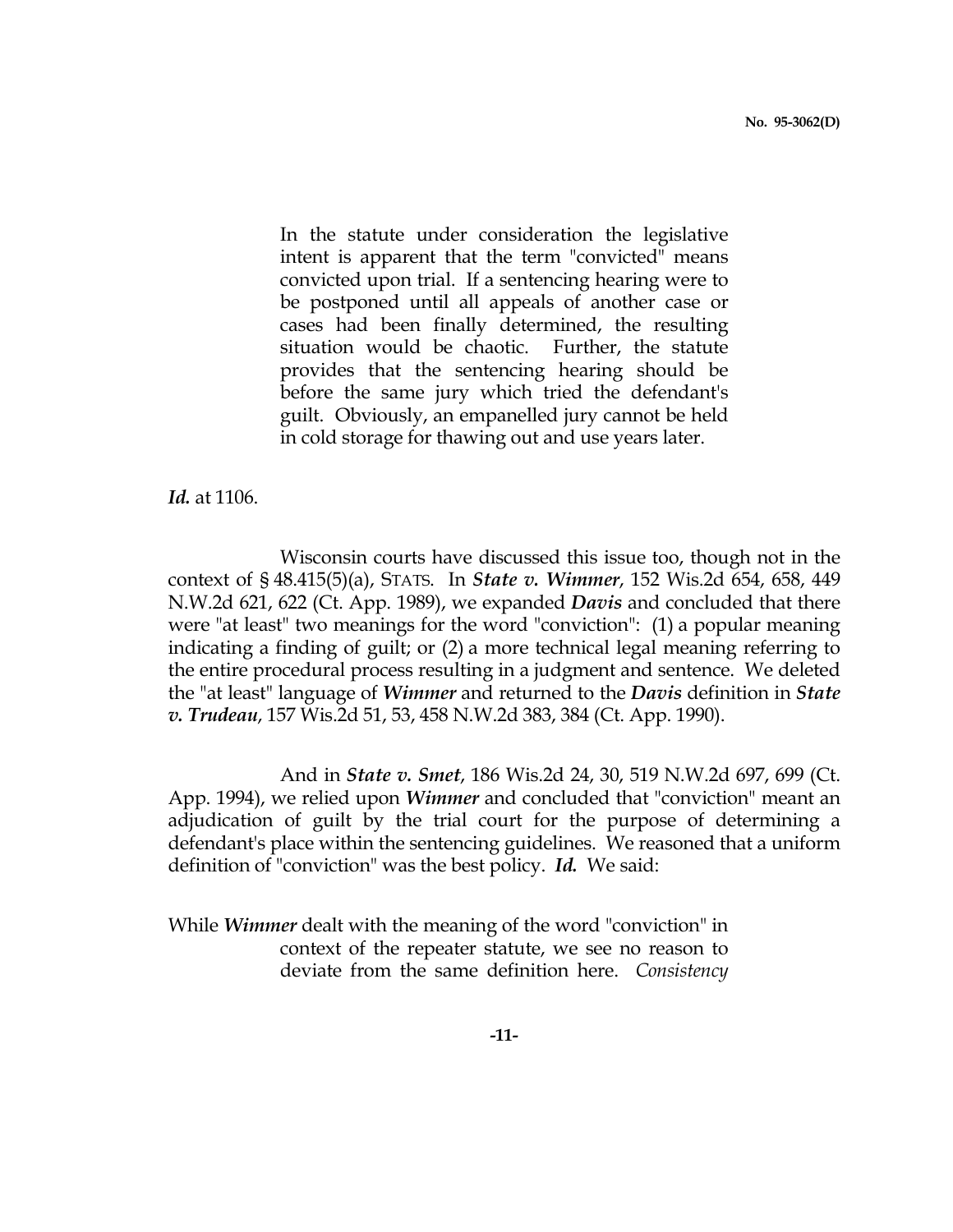promotes both certainty and a uniform application of the law.

Id. (emphasis added).

 Overruling the uniform meaning of "convicted" we adopted in Smet is a step backward. After *Smet*, there was no reason for trial courts to consider a different meaning for the word "convicted."

 The majority has, in effect, balanced the rights of children with the rights of their parents in termination proceedings and has concluded that the harm to the parent outweighs the additional year or years of uncertainty to the child. But I do not think that the majority's analysis can be reconciled with Wimmer. The right in Wimmer was the right not to have additional time added to a sentence for habitual criminality under § 939.62, STATS. Wimmer, 152 Wis.2d at 656-57, 449 N.W.2d at 621-22. It is difficult to compare additional imprisonment with the loss of parental rights, but both are very significant. Why should the right to liberty advanced in *Wimmer* compel one meaning for the word "conviction" while the substantial right in this case compels a different meaning?

 The word "convicted" is mentioned in the Wisconsin Statutes at least 624 times. In *Wimmer*, we determined that "convicted" refers to a finding of guilt by a trial court in the case of repeat offenders under § 939.62, STATS. In Trudeau, we determined that "convicted" refers to a judgment of guilt rendered by a trial court in the case of impeachment evidence under § 906.09(1), STATS. But in this case "conviction" now means conviction after affirmance by the court of appeals. In the remaining 621 instances, we are again at sea. Determining the meaning of "conviction" for each instance will be no small task.